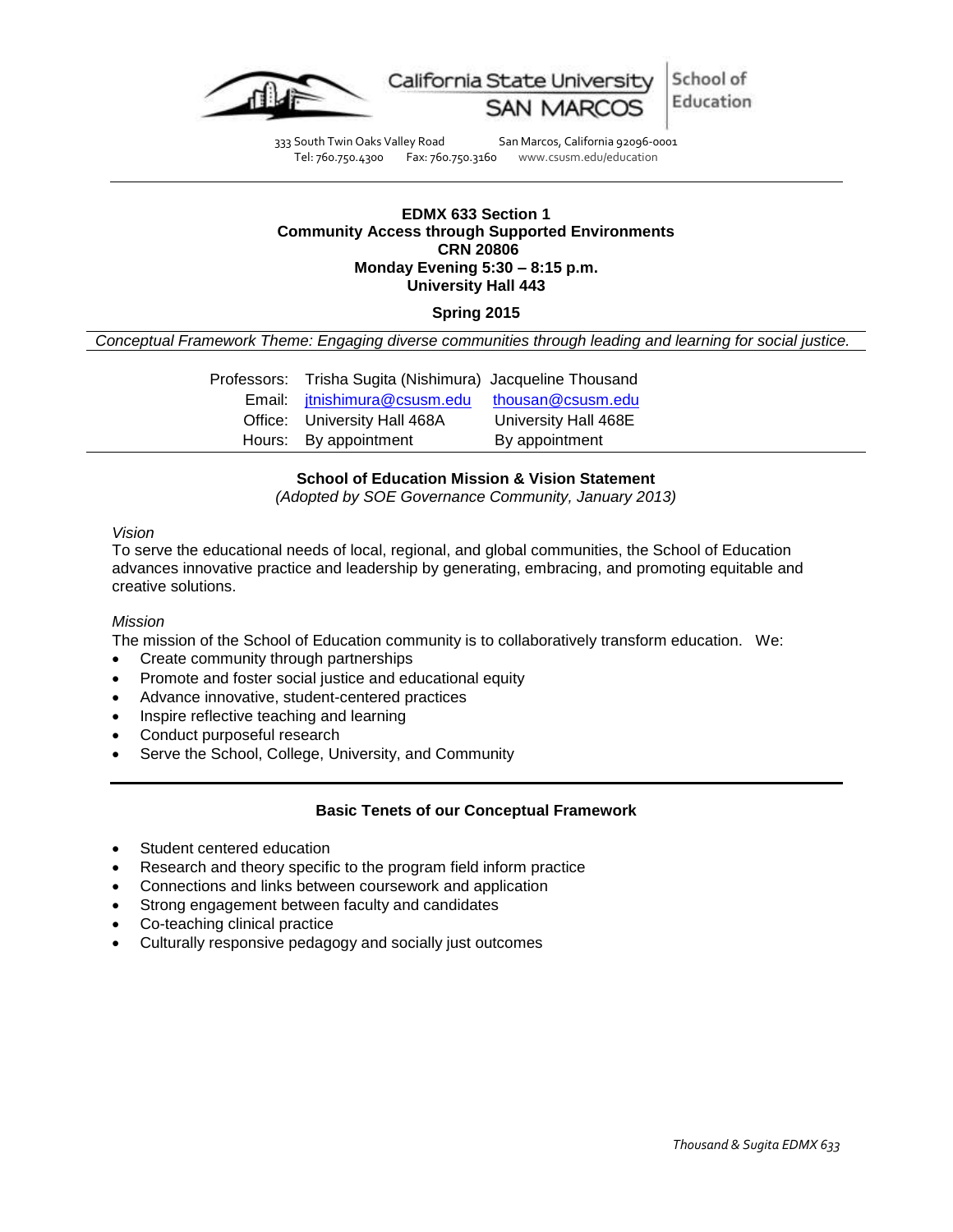## **TABLE OF CONTENTS**

## **COURSE DESCRIPTION**

<span id="page-1-1"></span><span id="page-1-0"></span>Focuses on methods and strategies for facilitating learner access and growth in academic, social relationship, communication, vocational, personal, recreational, community, and functional life skill domains. Emphasizes the development and implementation of positive behavioral support plans and interventions that address students' behavioral, social, and motivational needs as well as transition planning, family-centered assessment, student empowerment, conflict resolution, and friendship development.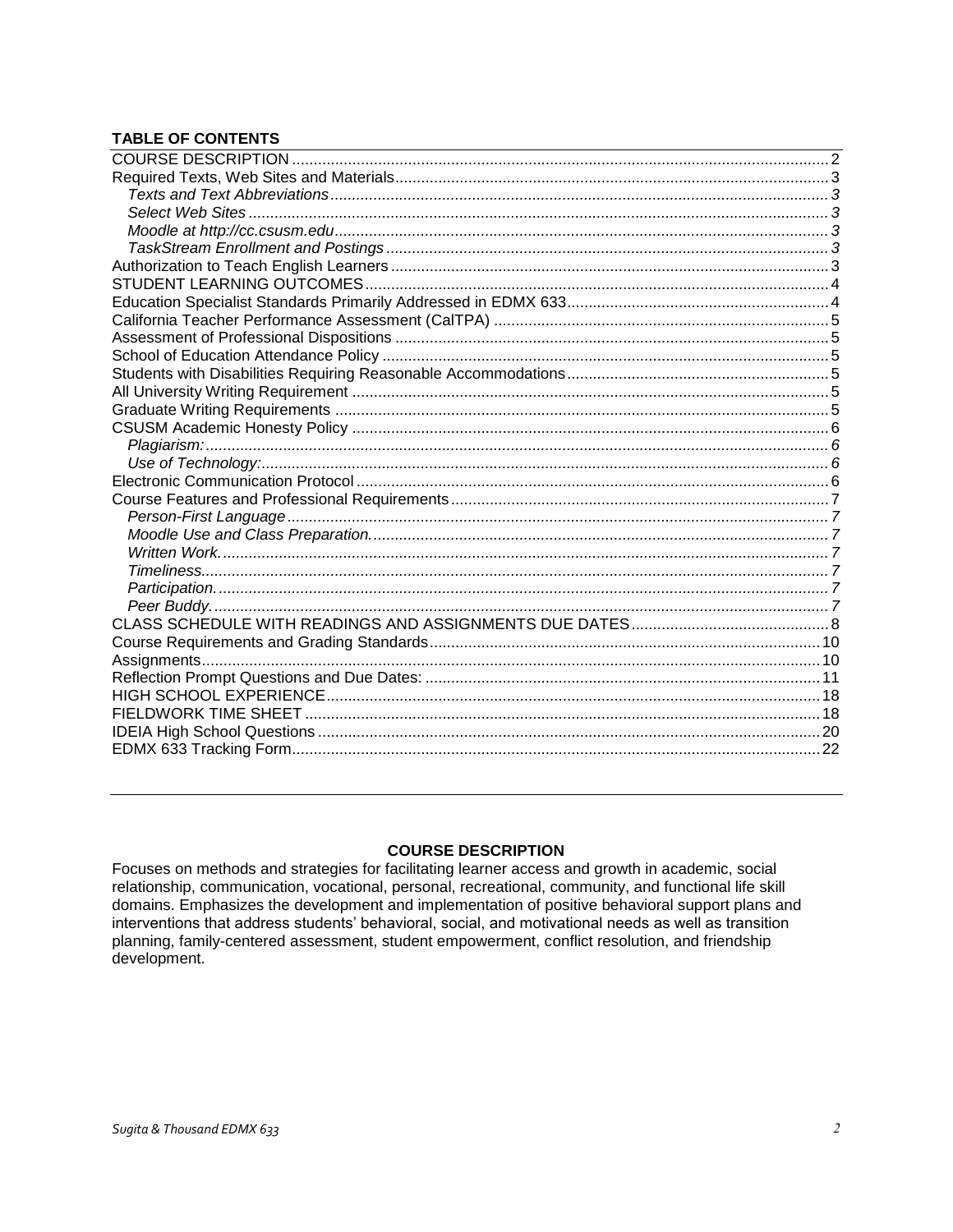### **Required Texts, Web Sites and Materials**

### <span id="page-2-0"></span>**Texts and Text Abbreviations**

Gallaher, B. & Hinkleman, K. (2012). *Intentional teaming: Shifting organizational culture.* Toronto, ON: Inclusion Press. (Text purchased in EDMX 631 for \$17.50)

Kagan, S., Kyle, P., & Scott, S. (2004). *Win-win discipline: Strategies for all discipline problems.* San Clemente, CA: Kagan Publishing. (KKS) (Order directly from Kagan Publishing.)

Snell, M. E. & Brown F. (2011). Instruction of students with severe disabilities. Boston: Pearson. (S&B) [Also used in EDMX 622, 627, 631, 632, and 635]

Villa, R., Thousand, J., & Nevin, A. (2010). *Collaborating with students in instruction and decision making: The untapped resource.* Thousand Oaks, CA: Corwin Press. (VTN)

#### <span id="page-2-1"></span>**Select Web Sites**

[www.pbis.org/PBISandlaw.htm](http://www.pbis.org/PBISandlaw.htm) **Positive Behavior Supports and the Law** [www.pent.ca.gov](http://www.pent.ca.gov/) **Positive Environment, Network of Trainers** [www.helensandersonassociates.co.uk/reading-room/how/person-centred-planning.aspx](http://www.helensandersonassociates.co.uk/reading-room/how/person-centred-planning.aspx) MAPs <http://www.youtube.com/watch?v=k0xgjUhEG3U> Big Bang Theory – Friendship Algorithm<br>http://secondaryclassroommanagementplan.weebly.com/ CSUSM Discipline Pyramid Website <http://secondaryclassroommanagementplan.weebly.com/>

#### <span id="page-2-2"></span>**Moodle at http://cc.csusm.edu**

Moodle site provides the syllabus, rubrics at assignment "drop boxes," examples of assignments, and reading materials (as pdfs and word documents) not included in texts or at websites.

### <span id="page-2-3"></span>**TaskStream Enrollment and Postings**

The School of Education uses TaskStream to manage candidates' TPE, clinical practice, signature assignment, and disposition assessments. Candidates must be enrolled in TaskStream throughout the Mild/Moderate and Moderate/Severe Education Specialist program(s). Enrollment fees are paid by going to [www.taskstream.com](http://www.taskstrem.com/) and registering for at least two years. After enrolling, access your specially designed Education Specialist program bucket - **Add-On Ed Specialist Credentials 2014-15** - by going to your home page, finding the Self-Enrollment area and clicking the *Enter Code* button. Then enter *AddOn1415* as the program code. If this is the correct program, click the *Enroll* button. The Education Specialist program now will show up on your TaskStream home page when you log in. Be sure to remember your own exact enrollment name and password. If this is the correct program, click the *Enroll* button. If you are a "hybrid concurrent candidate" your bucket - **Concurrent MMS/ES Program 2014-2015** – can be accessed in the same way, except that - *Concurrent 1415* – is the enrollment code. The Education Specialist program now will show up on your TaskStream home page when you log in. Be sure to remember your own exact enrollment name and password.

### **Authorization to Teach English Learners**

<span id="page-2-5"></span><span id="page-2-4"></span>This credential program has been specifically designed to prepare teachers for the diversity of languages often encountered in California public school classrooms. The authorization to teach English learners is met through the infusion of content and experiences within the credential program, as well as additional coursework. Candidates successfully completing this program receive a credential with authorization to teach English learners. *(Approved by CCTC in SB 2042 Program Standards, August 02)*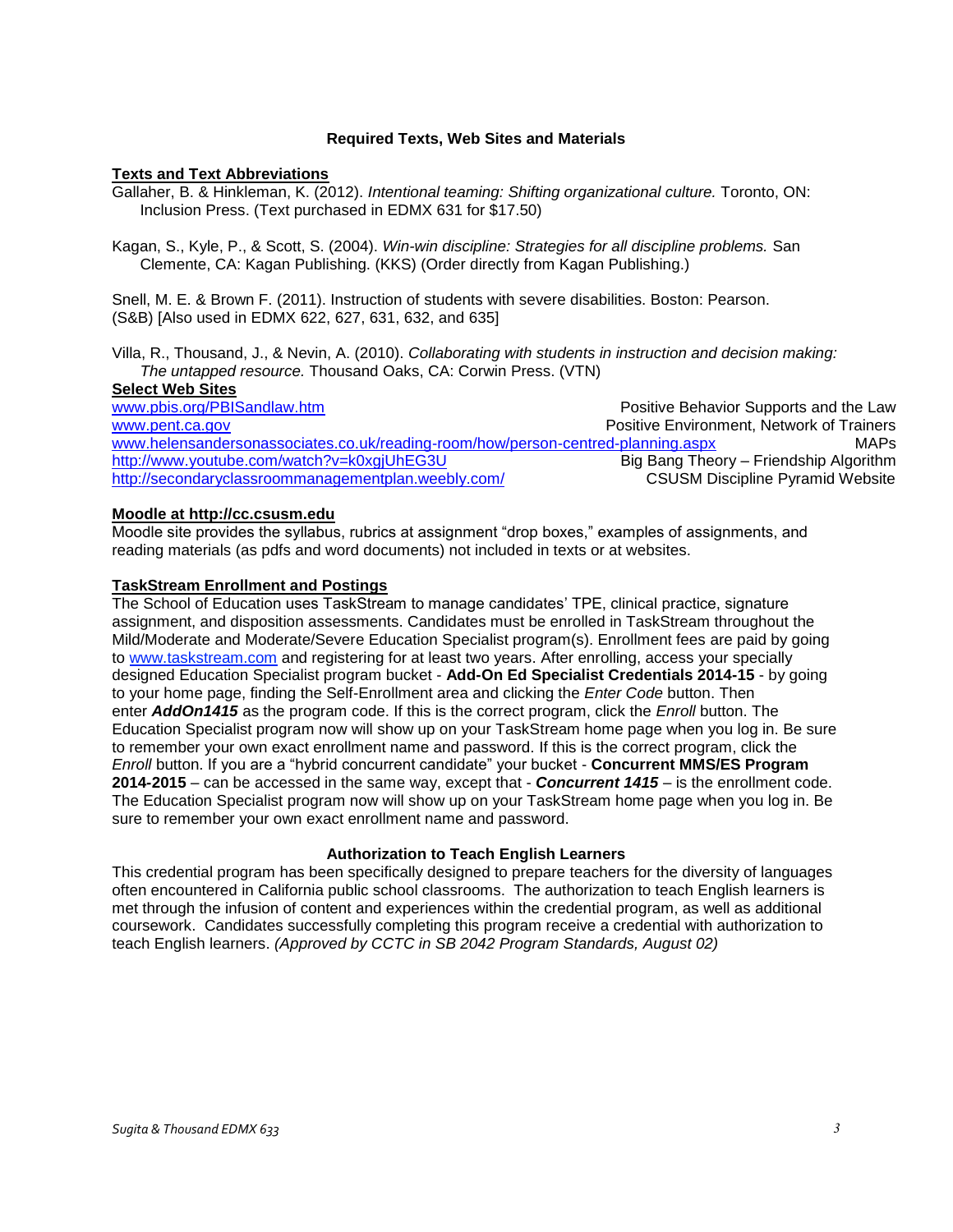## **STUDENT LEARNING OUTCOMES**

Candidates demonstrate knowledge and skills in:

### **1.0 Practices to Promote Community, Self-Discipline, and Positive Behavior Supports**

- 1.1 the use of formal and informal cooperative group learning structures and class meetings to create a caring and cooperative classroom climate
- 1.2 the use of a "pyramid" hierarchy of classroom management and intervention skills to prevent behavioral disruptions and create a climate of responsibility
- 1.3 the design, implementation, and evaluation of programs to teach and/or strengthen appropriate behavior and reduce unacceptable behavior through observation, ecological analysis, and interpretation of the communicative intent of behavior
- 1.4 crafting effective behavioral supports for students with diverse behavioral, communication, and learning characteristics
- 1.5 the use of peer tutoring, partner learning, and peer mediation curriculum to promote natural peer supports and peer mediated instruction, support, and problem solving
- 1.6 student, family, and teacher involvement in IEP, ITP, and age of majority rights activities at the secondary level

## **2.0 Social Relationships**

- 2.1 methods for creating a positive school climate, developing a community of learners, and facilitating social behavior in diverse educational settings based upon the Circle of Courage
- 2.2 the integration of social skills and social skill curricula into the general education curriculum and cooperative group learning and partner learning structures
- 2.3 methods for teaching interpersonal skills, including conflict resolution
- 2.4 the use of Circles of Friends and other friendship-building methods to build social networks
- 2.5 the use of assessment methods such as MAPS to identify IEP goals and objectives that address valued life outcomes, including social relationships

### **3.0 Effective Communication and Self Determination**

- 3.1 the preparation of students to be self advocates, using principles of self determination
- 3.2 accurately detecting and interpreting the communicative intent of behavior (e.g., via Process Communication)
- 3.3 the identification of communication supports for students with communication challenges

## **4.0 Inclusion in General Education Curriculum and Community**

- 4.1 the use of creative problem solving to formulate supports for students who present behavioral challenges or who have disabilities so they can meaningfully participate in shared activities in general education and community environments
- 4.2 the use of ecological analysis, functional analysis of behavior, and principles of positive behavioral supports to facilitate participation in inclusive settings
- 4.3 the use of person-centered approaches (e.g., MAPs, Multiple Intelligences) to assess and develop instruction, IEP goals, and Individualized Transition Plan goals and activities for school-age and post-secondary employment, living, and continuing education opportunities

## **Education Specialist Standards Primarily Addressed in EDMX 633**

<span id="page-3-0"></span>Program Standard 4: Effective Communication and Collaborative Partnerships

Program Standard 11: Typical and Atypical Development

Program Standard 12: Behavioral, Social, and Environmental Supports for Learning

Program Standard 13: Curriculum and Instruction of Students with Disabilities

Program Standard 14: Creating Health Learning Environment

Mild/Mod Standard 3: Planning and Implementing Mild/Moderate Curriculum and Instruction

Mild/Mod Standard 4: Positive Behavior Support

Mod/Severe Standard 3: Developing Social Interaction Skills and Facilitating Social Context

Mod/Severe Standard 4: Assessment, Program Planning, and Instruction

<span id="page-3-1"></span>Mod/Severe Standard 6: Positive Behavior Support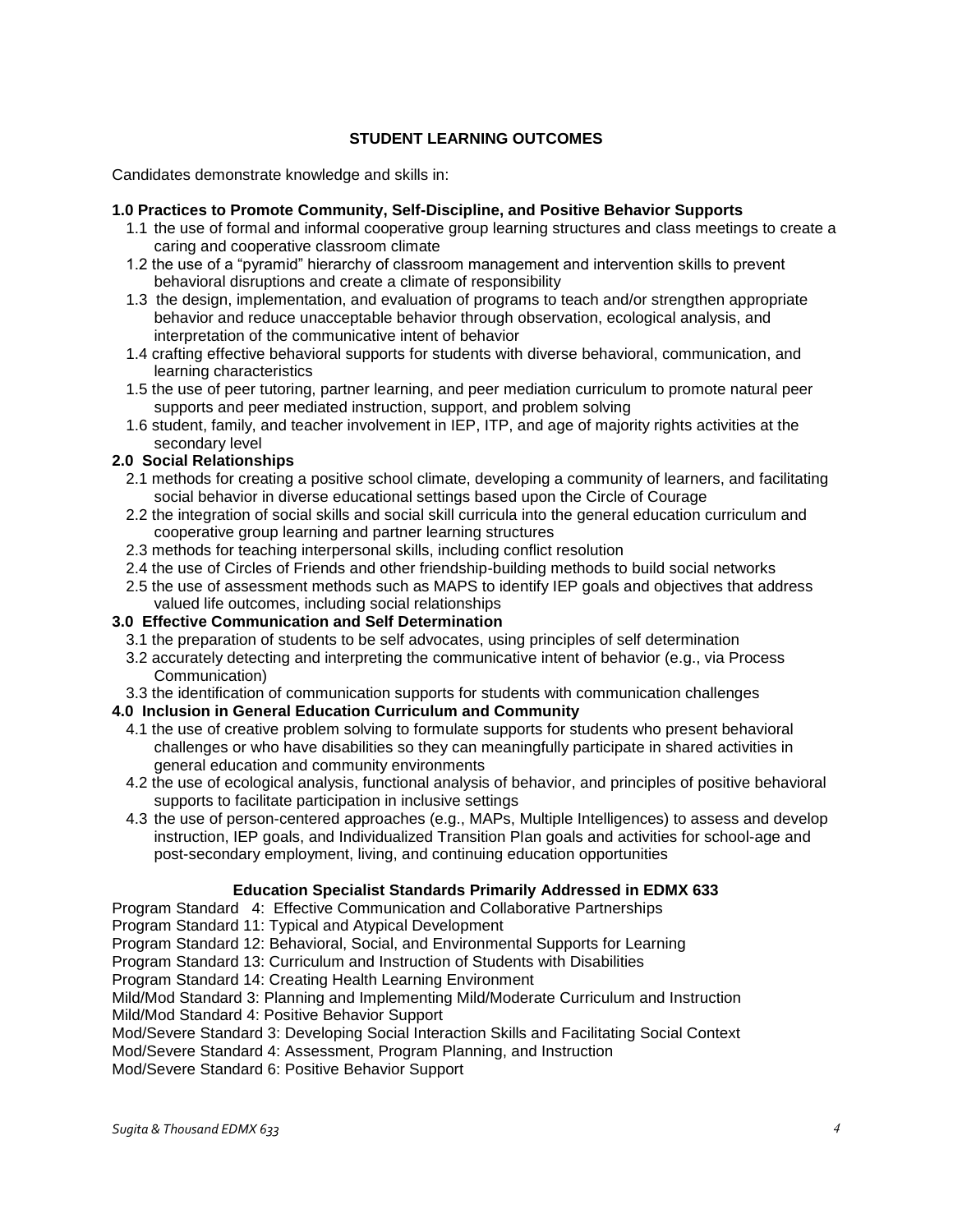### **California Teacher Performance Assessment (CalTPA)**

Beginning July 1, 2008 all California credential candidates must successfully complete a state-approved system of teacher performance assessment (TPA), to be embedded in the credential program of preparation. At CSUSM this assessment system is called the CalTPA or the TPA for short.

The CalTPA Candidate Handbook, TPA assessment schedule, and other TPA support materials can be found on the SoE website: <http://www.csusm.edu/education/CalTPA/ProgramMaterialsTPA.html>

### **Assessment of Professional Dispositions**

<span id="page-4-0"></span>Assessing a candidate's dispositions within a professional preparation program recognizes that teaching and working with learners of all ages requires not only specific content knowledge and pedagogical skills, but also positive attitudes about multiple dimensions of the profession. The School of Education has identified six dispositions – social justice and equity, collaboration, critical thinking, professional ethics, reflective teaching and learning, and life-long learning - and developed an assessment rubric. For each disposition, there are four levels of performance - *unacceptable*, *approaches target, meets target*, and *meets advanced target*. The rubric for the levels of performance offers measurable behaviors and examples for each disposition. The assessment of dispositions includes a self-assessment by the candidate and is designed to provide candidates with ongoing feedback for their growth in professional disposition. Candidates are expected to meet the level of *meets target* during the program. Please find the Education Specialist Profession Dispositions on the Education Specialist clinical practice webpage accessed at the following URL: http://www.csusm.edu/education/ClinicalPractice/index.html

### **School of Education Attendance Policy**

<span id="page-4-1"></span>Due to the dynamic and interactive nature of courses in the School of Education, all candidates are expected to attend all classes and participate actively. At a minimum, candidates must attend more than 80% of class time, or s/he may not receive a passing grade for the course at the discretion of the instructor. Individual instructors may adopt more stringent attendance requirements. Should the candidate have extenuating circumstances, s/he should contact the instructor as soon as possible. *(Adopted by the COE Governance Community, December, 1997).*

### **Students with Disabilities Requiring Reasonable Accommodations**

<span id="page-4-2"></span>Candidates with disabilities who require reasonable accommodations must be approved for services by providing appropriate and recent documentation to the Office of Disable Student Services (DSS). This office is located in Craven Hall 4300, and can be contacted by phone at (760) 750-4905, or TTY (760) 750-4909. Candidates authorized by DSS to receive reasonable accommodations should meet with their instructor during office hours or, in order to ensure confidentiality, in a more private setting.

#### **All University Writing Requirement**

<span id="page-4-3"></span>This course ensures that the university's minimum 2,500-word per course writing requirement is met through the course assignments, reflections, and postings for Education Specialist standards assigned to this course.

### **Graduate Writing Requirements**

<span id="page-4-4"></span>The California State University maintains a Graduation Writing Assessment Requirement (GWAR) for master's candidates. This requirement must be achieved prior to Advancement to Candidacy. A master's candidate will satisfy the graduate writing requirement by receiving a passing score on a written product as assessed with the GWAR rubric. Toward the goal of providing opportunity for graduate students in the School of Education to satisfy the writing requirement, papers in graduate classes are expected to adhere to writing and format style guidelines described in the sixth edition of the *Publication Manual of the American Psychological Association* (aka, *APA Manual*). This manual is a required across all graduatelevel (600-level) courses.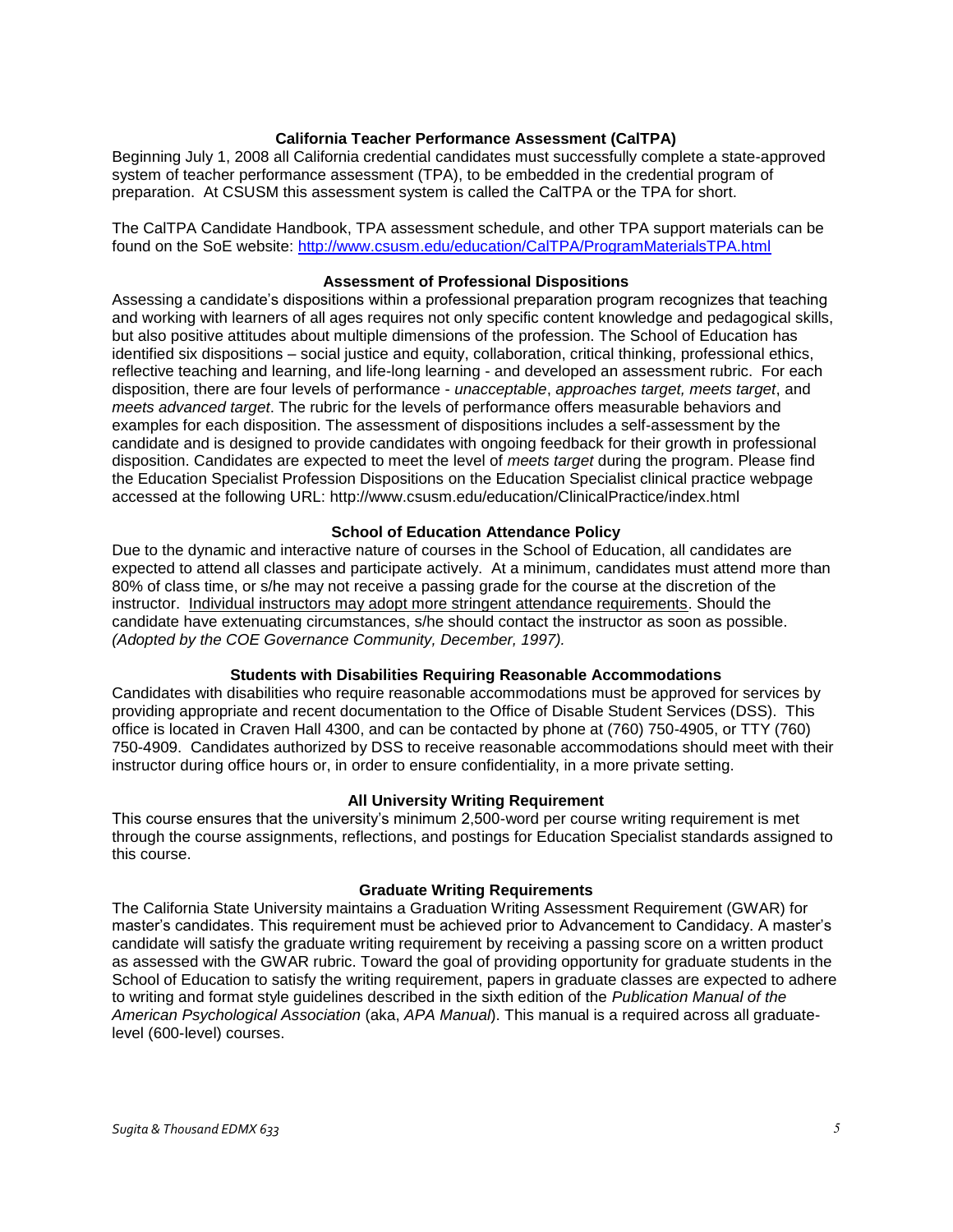### **CSUSM Academic Honesty Policy**

<span id="page-5-0"></span>"Students will be expected to adhere to standards of academic honesty and integrity, as outlined in the Student Academic Honesty Policy. All written work and oral presentation assignments must be original work. All ideas/materials that are borrowed from other sources must have appropriate references to the original sources. Any quoted material should give credit to the source and be punctuated with quotation marks.

Students are responsible for honest completion of their work including examinations. There will be no tolerance for infractions. If you believe there has been an infraction by someone in the class, please bring it to the instructor's attention. The instructor reserves the right to discipline any student for academic dishonesty in accordance with the general rules and regulations of the university. Disciplinary action may include the lowering of grades and/or the assignment of a failing grade for an exam, assignment, or the class as a whole."

Incidents of Academic Dishonesty will be reported to the Dean of Students. Sanctions at the University level may include suspension or expulsion from the University.

### <span id="page-5-1"></span>**Plagiarism:**

As an educator, it is expected that each candidate will do his/her own work, and contribute equally to group projects and processes. Plagiarism or cheating is unacceptable under any circumstances. If you are in doubt about whether your work is paraphrased or plagiarized see the Plagiarism Prevention for Students website [http://library.csusm.edu/plagiarism/index.html.](http://library.csusm.edu/plagiarism/index.html) If there are questions about academic honesty, please consult the University catalog.

### <span id="page-5-2"></span>**Use of Technology:**

Candidates are expected to demonstrate competency in the use of various forms of technology (i.e. word processing, electronic mail, Moodle, use of the Internet, and/or multimedia presentations). Specific requirements for course assignments with regard to technology are at the discretion of the instructor. Keep a digital copy of all assignments for use in your teaching portfolio. All assignments will be submitted online, and some will be submitted in hard copy as well. Details will be given in class.

### **Electronic Communication Protocol**

<span id="page-5-3"></span>Electronic correspondence is a part of your professional interactions. If you need to contact the instructor, e-mail is often the easiest way to do so. It is my intention to respond to all received e-mails in a timely manner. Please be reminded that e-mail and on-line discussions are a very specific form of communication, with their own nuances and etiquette. For instance, electronic messages sent in all upper case (or lower case) letters, major typos, or slang, often communicate more than the sender originally intended. With that said, please be mindful of all e-mail and on-line discussion messages you send to your colleagues, to faculty members in the School of Education, or to persons within the greater educational community. All electronic messages should be crafted with professionalism and care. Things to consider:

- Would I say in person what this electronic message specifically says?
- How could this message be misconstrued?
- Does this message represent my highest self?
- Am I sending this electronic message to avoid a face-to-face conversation?

<span id="page-5-4"></span>In addition, if there is ever a concern with an electronic message sent to you, please talk with the author in person in order to correct any confusion.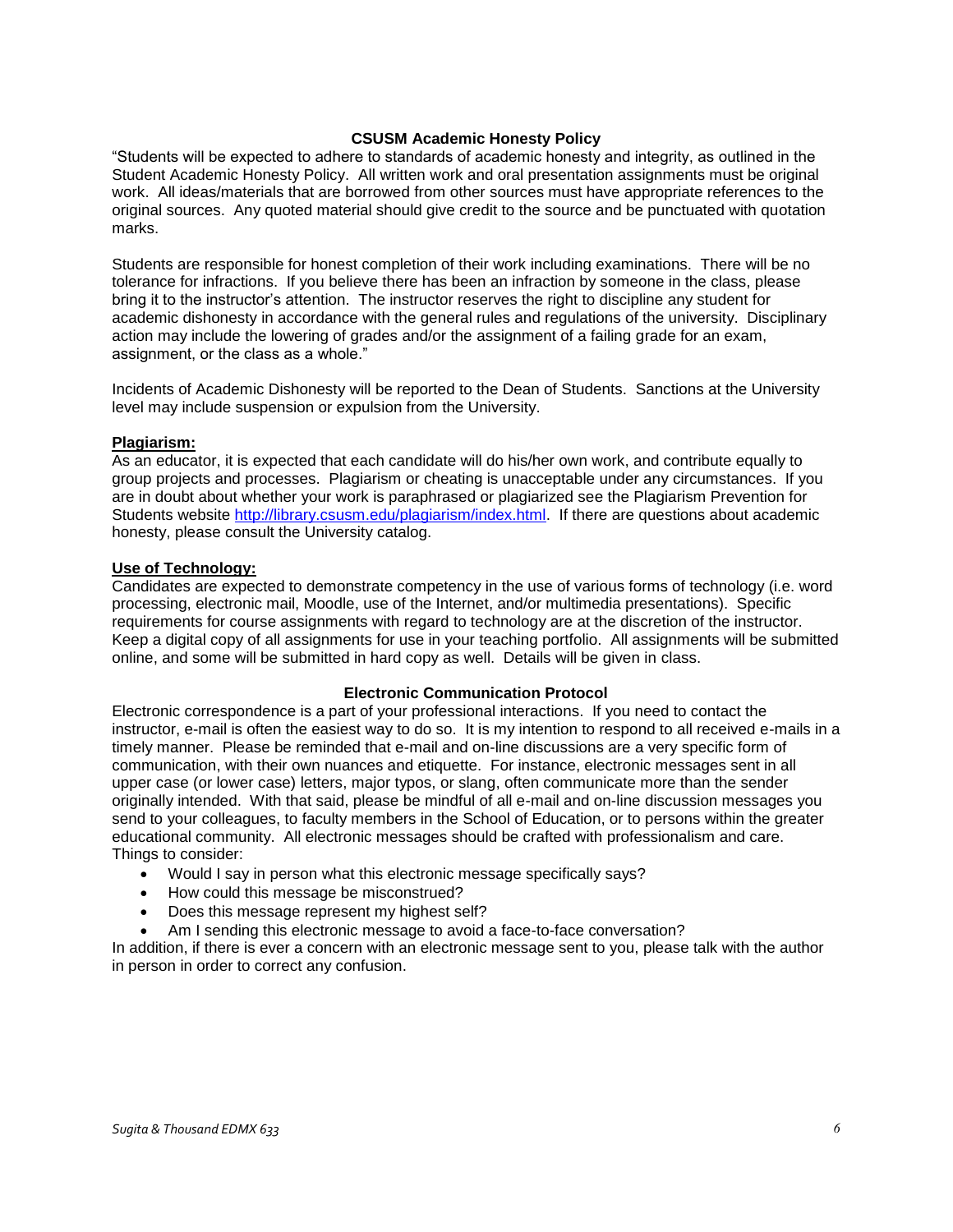### **Course Features and Professional Requirements**

## <span id="page-6-0"></span>**Person-First Language**

"Person-first" language (e.g., "Student with Down syndrome" rather than "Down syndrome student") must be used throughout all written and oral assignments and discussions.

### <span id="page-6-1"></span>**Moodle Use and Class Preparation.**

Examine the course Moodle website at least twice weekly for messages and newly posted materials and resources. Download materials needed for each class *prior* to class and bring to class all required resources.

### <span id="page-6-2"></span>**Written Work.**

Word-process and keep and electronic copy of all written work. You will want these for your records and use as professional portfolio entries.

### <span id="page-6-3"></span>**Timeliness.**

Complete and submit all assignments on the due dates for full credit. If you have extraordinary circumstances that impact completion of your assignments or have questions or concerns, please contact the instructor(s) immediately.

## <span id="page-6-4"></span>**Participation.**

Participate actively in class discussions and group activities and demonstrate positive interpersonal skills with classmates, the instructors, and guests.

### <span id="page-6-5"></span>**Peer Buddy.**

| Select at least two class "buddies" ensure you receive handouts and information if you miss class. |        |         |
|----------------------------------------------------------------------------------------------------|--------|---------|
| Buddy's Name:                                                                                      | Phone: | e-mail: |
| Buddy's Name:                                                                                      | Phone: | e-mail: |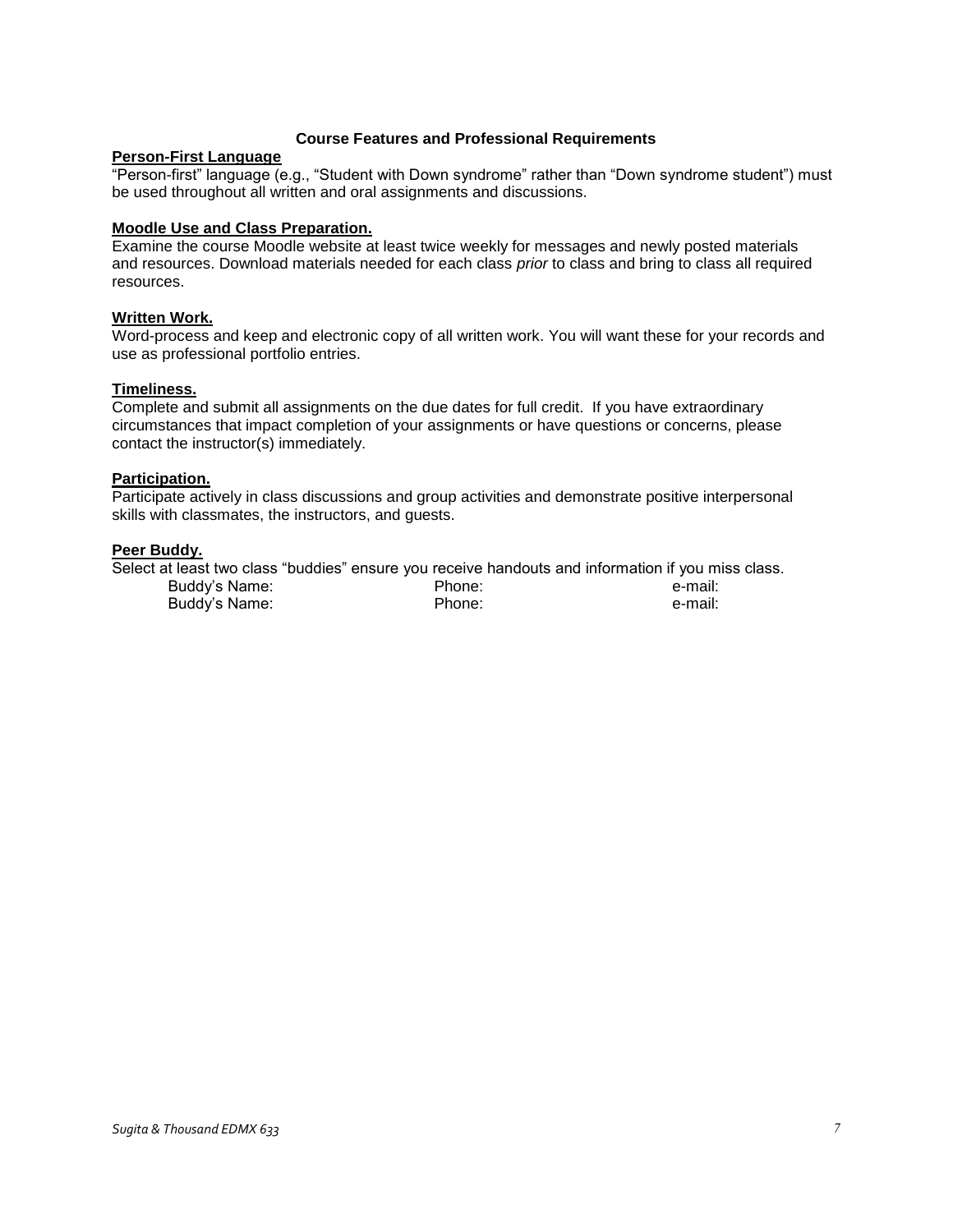## **CLASS SCHEDULE WITH READINGS AND ASSIGNMENTS DUE DATES**

<span id="page-7-0"></span>To the right of each topic are readings and assignments due for that class*.* Text names are abbreviated (e.g., KKS, S&B, VTN). Other documents are posted on Moodle. Please bring materials to class, as requested.

| <b>CLASS</b>                  | <b>DATE</b> | <b>TOPIC</b>                                                                                                                                                                                         | <b>READINGS DUE</b>                                                                                                                                                                                                                              | <b>ASSIGNMENTS</b><br><b>DUE</b>                                                                               |
|-------------------------------|-------------|------------------------------------------------------------------------------------------------------------------------------------------------------------------------------------------------------|--------------------------------------------------------------------------------------------------------------------------------------------------------------------------------------------------------------------------------------------------|----------------------------------------------------------------------------------------------------------------|
| #1                            | 1/26        | Circle of Courage;<br>H.S. IDEIA assignment;<br>ABCDs of self-discipline                                                                                                                             | <b>KKS 18</b>                                                                                                                                                                                                                                    | Purchase KKS &<br>VTN texts                                                                                    |
| #2                            | 2/2         | Creating healthy learning<br>environments;<br>The discipline pyramid -<br>prevention, quick<br>recovery, class meetings                                                                              | Reflection #1 prompt in syllabus<br>Optional: KKS 6.4 - 6.27                                                                                                                                                                                     | Reflection #1<br>(5 points)                                                                                    |
| #3                            | 2/09        | Next steps recovery;<br>Oral and written planning;<br>The planning room;<br>Intro to PBS/BIP Expert<br>Instruction assignment                                                                        | Reflection #2 prompt in syllabus<br>Optional: KKS Chs. 14 & 15<br>Optional: VTN Chs. 3 & 4 - Students<br>as Peer Tutors & Co-Teachers                                                                                                            | Reflection #2<br>(5 points)                                                                                    |
| #4                            | 2/16        | Self-determination and<br>intensive discovery;<br>Circles;<br><b>MAPs &amp; MAPs</b><br>assignment                                                                                                   | Reflection #3 prompt in syllabus<br>Study:<br>1) MAPs materials on Moodle;<br>2) VTN Ch. 7;<br>3) Person-centered planning in S&B<br>on pp. 110-111, 262, 531-533, &<br>581-582; 4) Intensive Discovery on<br>pp. 59 - 65 in Intentional Teaming | Reflection #3<br>(5 points)<br>See also MAPs<br>readings Due<br>tonight to left                                |
|                               | 2/23        | <b>NO CLASS MEETING</b>                                                                                                                                                                              | <b>PBS/BIP Expert Instruction</b><br>preparation; H.S. IDEIA visitation and<br>interview;<br>Identify MAPs focus & arrange<br>meeting                                                                                                            | H.S. IDEIA and<br>MAPs readings;<br>PBS/BIP Expert<br>reading and<br>instructional<br>materials                |
| #5                            | 3/02        | Conflict mediation -<br>Interrupting troubling<br>behavior via Process<br>Communication                                                                                                              | Print and bring a hard copy of<br><b>Process Communication materials</b><br>on Cougar Courses to class                                                                                                                                           |                                                                                                                |
| #6                            | 3/09        | PBS/BIP Expert<br>Instruction (10 points) on<br>elements of an effective<br>positive behavior<br>intervention plan (PBIP);<br>Sensory regulation &<br><b>PBIP</b><br>Co-Teacher: Kathy<br>Montilluer | PBS Expert Team prompt in<br>syllabus; Bring to class S&B<br>Social stories & sensory integration<br>pdfs on Moodle;<br>Optional: KKS Chs. 10 - 12<br>Optional: www.pent.ca.gov<br>(find BIP Desk Reference)                                     | PBS Expert Team<br>Instruction<br>$(10$ points);<br>Preview of Austin<br>materials for PBSP<br>in-class design |
| #7&<br>#8<br>$5:15 -$<br>9 pm | 3/16        | In-class design of PBSP<br>Note: This is a "double"<br>class from 5:15 to 9 p.m.<br>Pizza provided                                                                                                   | Bring to class "Austin PBSP" PDF<br>materials for in-class PBSP<br>simulation (12 points)<br>Optional: KSS Chs. 16 & 17<br>(FBA/BIP)                                                                                                             | In-class PBSP<br>Plan Development                                                                              |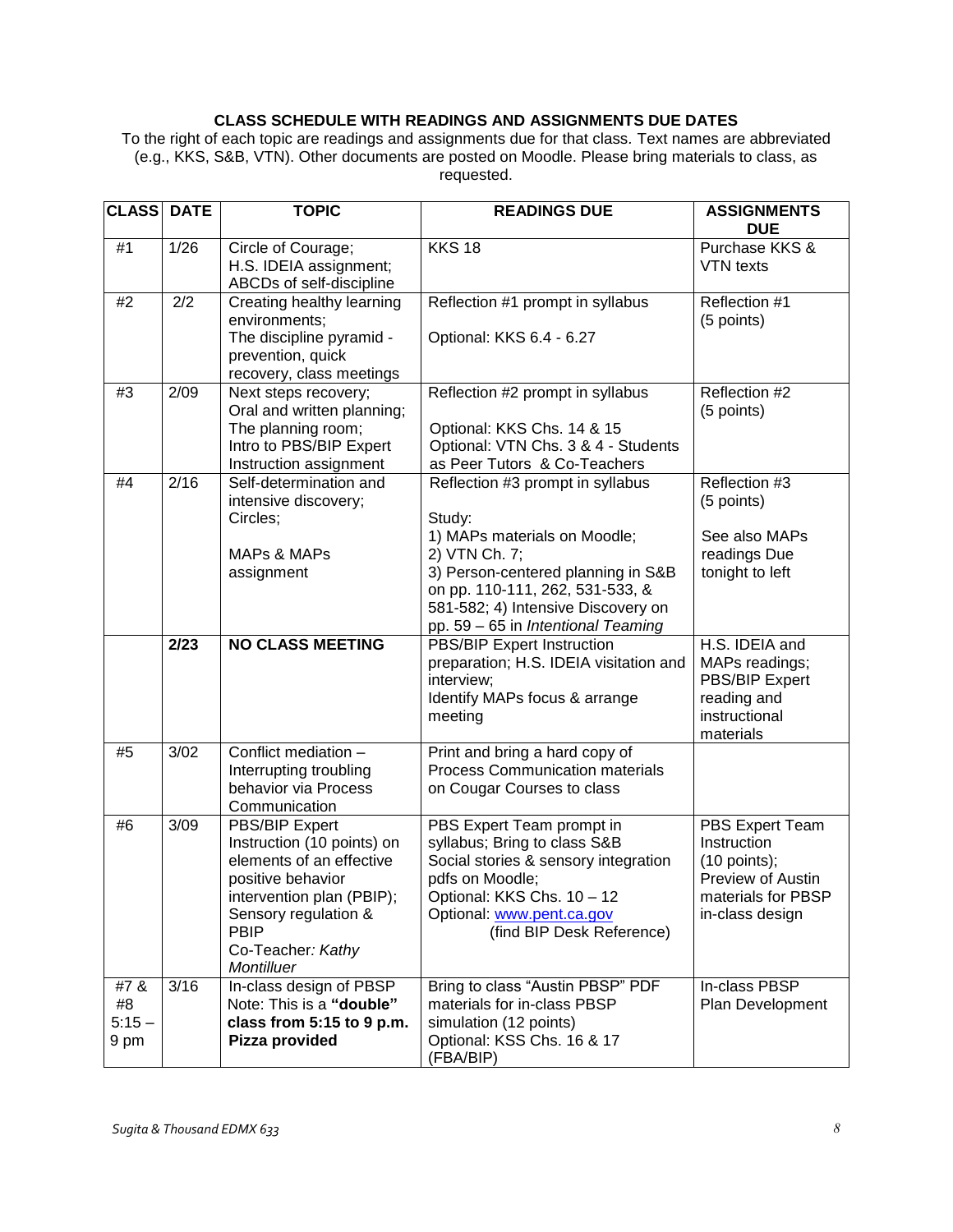| <b>CLASS DATE</b> |                   | <b>TOPIC</b>                                                                                                                           | <b>READINGS DUE</b>                                                                                                                                                  | <b>ASSIGNMENTS</b><br><b>DUE</b>                                                                      |
|-------------------|-------------------|----------------------------------------------------------------------------------------------------------------------------------------|----------------------------------------------------------------------------------------------------------------------------------------------------------------------|-------------------------------------------------------------------------------------------------------|
| #9                | $\overline{3/23}$ | Introduction to social skills<br>instruction & Credo of Support<br>Final Exam;<br>The Hidden Curriculum;<br>Co-Teacher: Stephen Hinkle | See Reflection #4 prompt in<br>syllabus<br>Preview: S&B Chapter 11<br>and pp. $52 - 58$ of<br>Intentional Teaming for<br>Credo of Support Exam<br>Assignment         | Reflection #4<br>(4 points)                                                                           |
|                   | 3/30              | <b>SPRING BREAK - NO CLASS</b><br><b>MEETING</b>                                                                                       | Finish & Submit H.S. IDEIA;<br>MAPS meeting (if not already<br>done) and write up;<br>Read chapter and gather<br>materials for Credo of<br><b>Support Final Exam</b> | H.S. IDEIA<br>(20 points)                                                                             |
| #10               | 4/06              | Social skills lesson planning;<br>Modeling of social skills lesson;<br>Intro to CGL Jigsaw assignment                                  | Print or have access (on<br>Moodle) to Social Skills<br>Class Materials, Lesson Plan<br>Template, & Sample<br>Lessons                                                | MAPS (25 points)                                                                                      |
| #11               | 4/13              | Social skills lesson peer review<br>& revision;<br>Review of CGL Jigsaw;<br>Introduction to Cooperative<br>Group Learning (CGL)        | Bring to class: Villa, 1000 &<br>Nevin Collaborating with<br><b>Students</b><br>Optional: KKS Ch. 19<br>(Cooperative Learning & MI)                                  | <b>Social Skills Lesson</b><br>Plan - Bring to<br>class for peer<br>review                            |
| #12               | 4/20              | Researched-based instructional<br>strategies;<br><b>Quick Cooperative Structures</b>                                                   |                                                                                                                                                                      | <b>Post Social Skills</b><br>Lesson in DRAFT<br>Submit Box                                            |
| #13               | 4/27              | <b>CGL Jigsaw Instruction</b><br>(10 points); More on goal<br>structures & "PIGS Face                                                  | See CGL Jigsaw prompt in<br>syllabus;<br>Bring to class: Villa, 1000 &<br>Nevin Collaborating with<br><b>Students</b>                                                | <b>CGL Jigsaw</b><br>(10 points)                                                                      |
| #14               | 5/04              | Experience/deconstruct a<br>formal CGL lesson                                                                                          | Bring to class: Villa, 1000 &<br>Nevin Collaborating with<br><b>Students</b>                                                                                         | <b>Post Social Skills</b><br>Lesson in FINAL<br>Submit Box (20<br>points)                             |
| #15               | 5/11              | Credo of Support Final Exam<br>In-Class Construction;<br>Course and program evaluation<br>& celebration                                | See Credo of Support<br>prompt in syllabus. Bring<br>notes and "construction"<br>materials to class.<br>Bring Intentional Teaming to<br>class.                       | Credo of Support<br><b>Final Exam</b><br>preparation &<br>materials for<br>construction<br>(9 points) |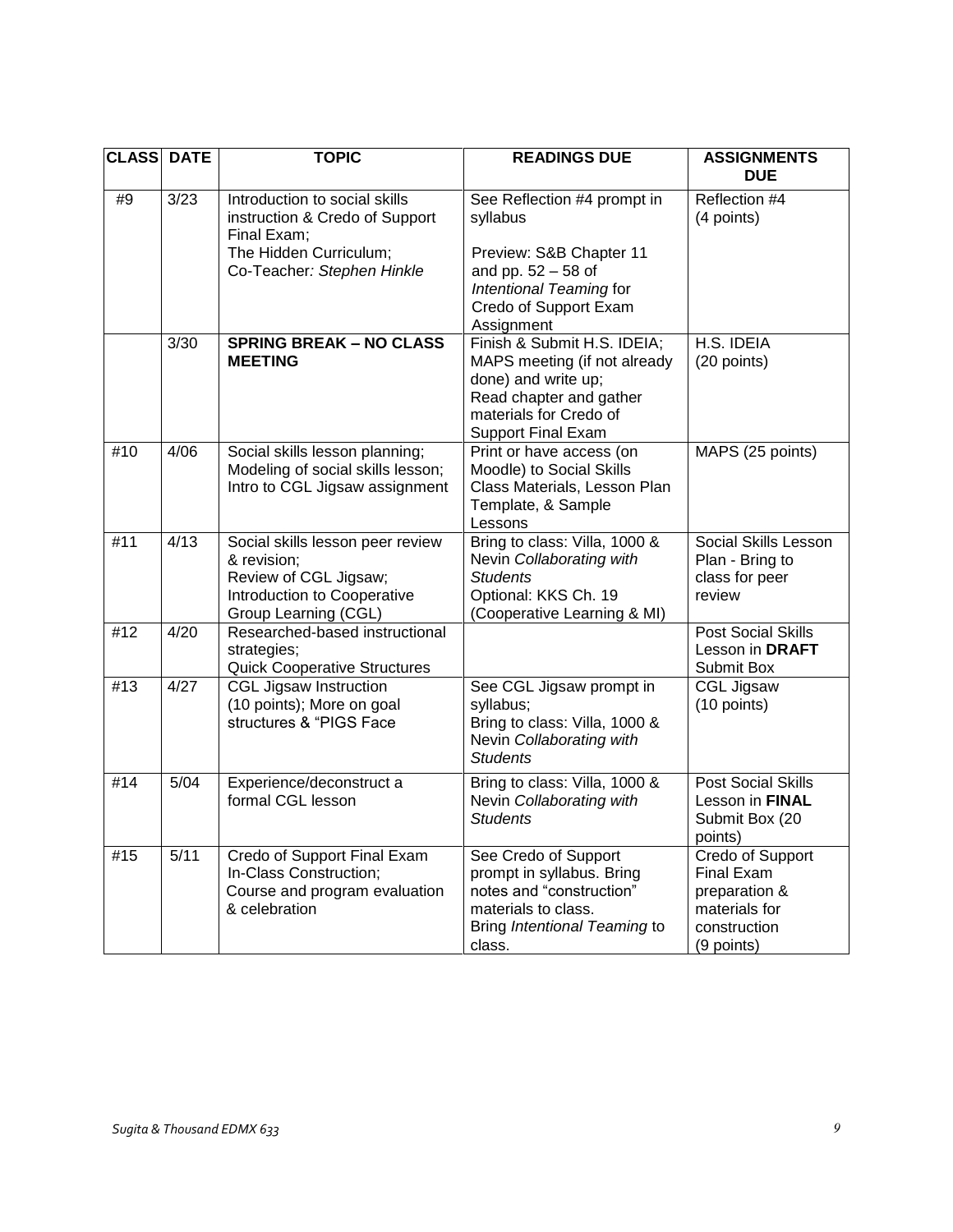

333 South Twin Oaks Valley Road San Marcos, California 92096-0001 Tel: 760.750.4300 Fax: 760.750.3160 www.csusm.edu/education

### **COURSE REQUIREMENTS AND GRADING STANDARDS**

<span id="page-9-0"></span>

**A: 93-100 A-: 90-92 B+: 78-89 B: 83-86 B-: 80-82 C+: 78-79**

**NOTE:** The minimum acceptable grade for a course in the professional education credential sequence is C+. A "B" average must be maintained for continuation in the program.

### **Assignments**

<span id="page-9-1"></span>

| Face-to-Face Class Participation            | (80 points)   |
|---------------------------------------------|---------------|
| <b>Reading Reflections</b>                  | $(19$ points) |
| Social Skills Lesson Plan                   | (20 points)   |
| Jigsaw of CGL 14 Decisions                  | $(10$ points) |
| High School IDEIA Observation and Interview | $(20$ points) |
| <b>PBS/BIP Expert</b>                       | $(10$ points) |
| FBA and BIP Plan In-Class Design            | (12 points)   |
| <b>MAPs Implementation</b>                  | (25 points)   |
| Credo of Support Final Exam                 | $(09$ points) |
| <b>Total Maximum Points:</b>                | 200 points    |

## **Face-to-Face Class Participation (5 points/class X 16 classes = 80 points maximum)**

The purpose of this requirement is to ensure active participation during class sessions and opportunities to demonstrate collaborative teaming and cooperative group small group interpersonal skills. Because group activities and other active learning procedures are used to introduce and reinforce substantial amounts of material addressed in this course, regular attendance and participation is critical. If a candidate needs to miss part or all of a class, the instructor must be informed in advance. Candidates are responsible for requesting a makeup assignment for any absence. A candidate may not pass this class if 20% or more of class session time is missed (except in rare cases of extreme hardship when expected competences have been demonstrated.)

### **Reading Reflections (19 points maximum)**

The purpose of the reading reflections is to provide candidates with regular opportunities to demonstrate their understanding of and ability to apply critical aspects of professional practice and standards. For full credit, each reflection must be word processed and submitted on or before the date due. Be prepared to discuss reflections in class in order to receive full credit.

## **Criteria for Written Products:**

- The content of each assigned reading is clearly referred to in the document.
- Higher order thinking skills that go beyond reiteration of content (e.g., application, analysis, synthesis, evaluation of content) are clearly demonstrated.
- Spelling, grammar, and mechanical aspects of writing are accurate.
- Thoughts are well organized; section headings are provided as needed.
- The document is word-processed.
- The document is submitted on or before the date due.

Reflection #1 5 points maximum contract to the set of the set of the set of the set of the set of the set of the set of the set of the set of the set of the set of the set of the set of the set of the set of the set of the Reflection #2 5 points maximum contract to the set of the set of the set of the set of the set of the set of the set of the set of the set of the set of the set of the set of the set of the set of the set of the set of the Reflection #3 5 points maximum contract to the set of the set of the set of the set of the set of the set of the set of the set of the set of the set of the set of the set of the set of the set of the set of the set of the Reflection #4 **4 All 2008 Reflection #4 4** points maximum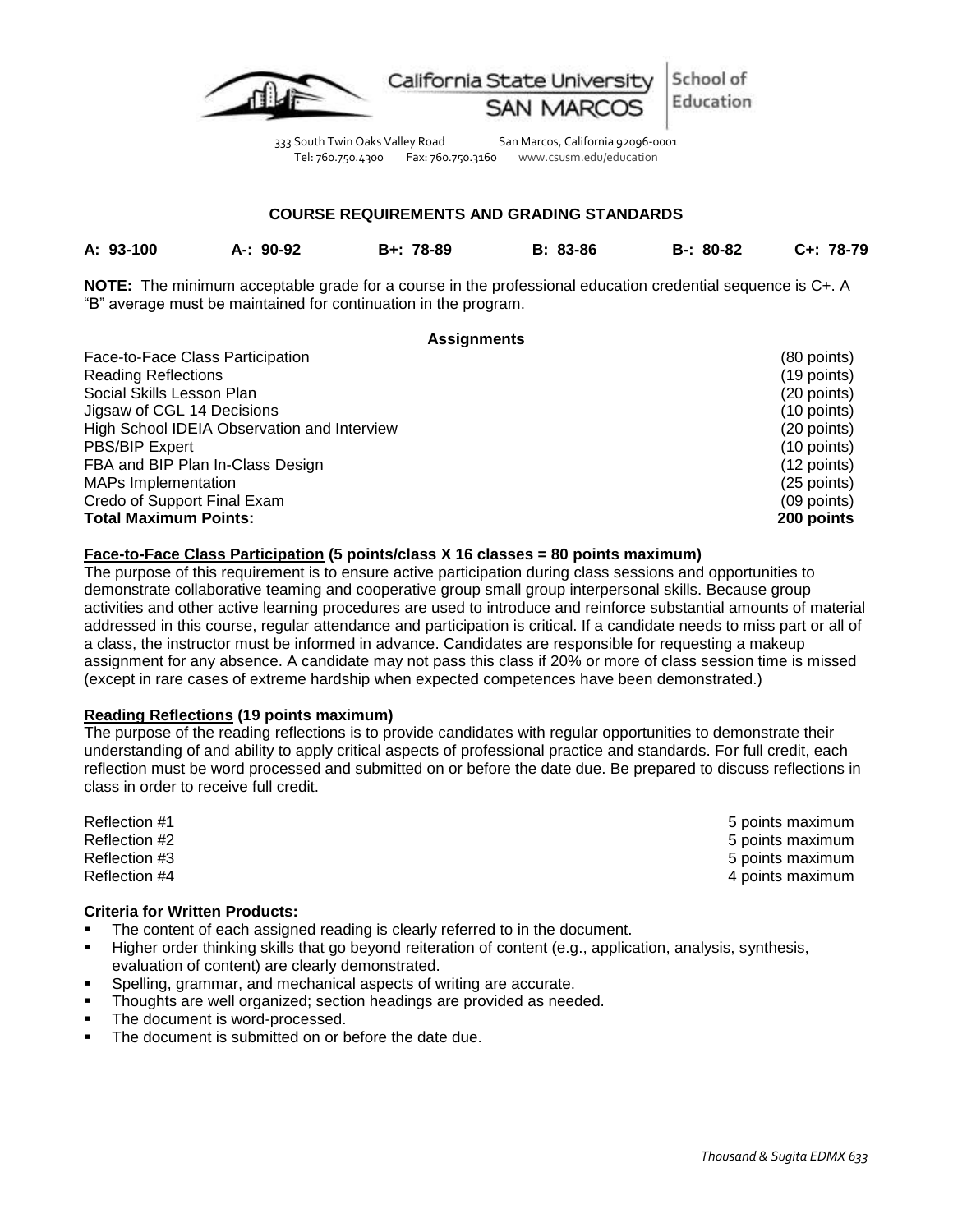## **Reflection Prompt Questions and Due Dates:**

<span id="page-10-0"></span>See prompt questions for reflections on subsequent pages. See class schedule for due dates.

## **Extra Credit Option (3 points maximum)**

You may request the opportunity to earn an optional 3 extra credit points by

a) implementing your social skills lesson plan and preparing a reflection on your implementation or b) reading an unassigned chapter in the KKS or VTN text and preparing a comprehensive reflection on what you learned and how you will use the content. Other extra credit options may be negotiated with the instructor.

### **Reading Reflection #1 (5 points)**

Read Chapters 1 and 9 of the Villa, Thousand, and Nevin (VTN) *Collaborating with students in instruction and decision making: The untapped resource* text. Which two of the rationale for collaborating with students in Chapter 1 are the most compelling for you? Why? Which of the strategies and tools presented in Chapter 9 are new to you? Which must you absolutely include in your OWN discipline pyramid? Be as comprehensive and inclusive as you can for this last question. (2 or more pages)

## **Reading Reflection #2 (5 points)**

Watch this introductory YouTube videos to become oriented to *Win Win Discipline*. <http://www.youtube.com/watch?v=cAciWa6H4To> Then read pages iii – xxi and Chapters 1, 2, 3, & 7 of the KKS text.

**Part 1.** Create a graphic organizer to help you remember the 4 types of disruptions, the 7 positions, the 3 pillars, and key 'win-win' principles. (If you wish to use prepared graphic organizers, you can search the web for templates by goggling "graphic organizer."

**Part 2.** Compose a 1-paragraph summary of how the information in these chapters and pages interface with the four dimensions of the Circle of Courage. To learn more about the Circle of Courage, see Chapter 1 of VTN, the Moodle home page, and google "Circle of Courage" and "Reclaiming Youth at Risk."

## **Reading Reflection #3 (5 points)**

This reflection has two parts.

**Part 1.** Chapter 8 of the Kagan, Kyle, & Scott (KKS) focuses upon preventative procedures on the bottom of the discipline pyramid (see Figure 9.1 of Chapter 9 of VTN). Select *two* preventative procedures for *each of the 7 positions* (for a total of 14 procedures) that absolutely must be on the bottom level of your OWN discipline pyramid. Compose a brief rationale as to why you selected the procedures for each position. (2 points)

**Part 2.** Chapter 13 of the KKS text is a gold mine of structures and strategies for responding to the 7 positions. This reflection is designed to assist you to add content to the levels of the discipline pyramid (see Figure 9.1 of Chapter 9 of VTN). Select *two* strategies/structures for *each of the 7 positions* (for a total of 14) that absolutely must be on your discipline pyramid. Namely, 1) name each of the 14 strategies/structures you select; 2) indicate where on the five levels of the discipline pyramid each of the 14 strategies/structures belongs; and 3) compose a brief rationale as to why you chose the strategy/structure (i.e., how it will help students and/or you, as a teacher). (3 points)

### **Reading Reflection #4 (4 points)**

First read the parable on page 20.26 of the KKS text. Then carefully read Chapter 20 of the KKS text and Chapter 8 of the VTN text. Exercise your creativity and use your Multiple Intelligences to represent:

- a) what you learned or were reminded about the development of social life skills including conflict mediation skills, and
- b) the specific strategies you will use or life skills you will teach to develop your students' responsibility/response-ability.

The content of **both** chapters, including the parable, must be clearly represented in your Part a and b representations.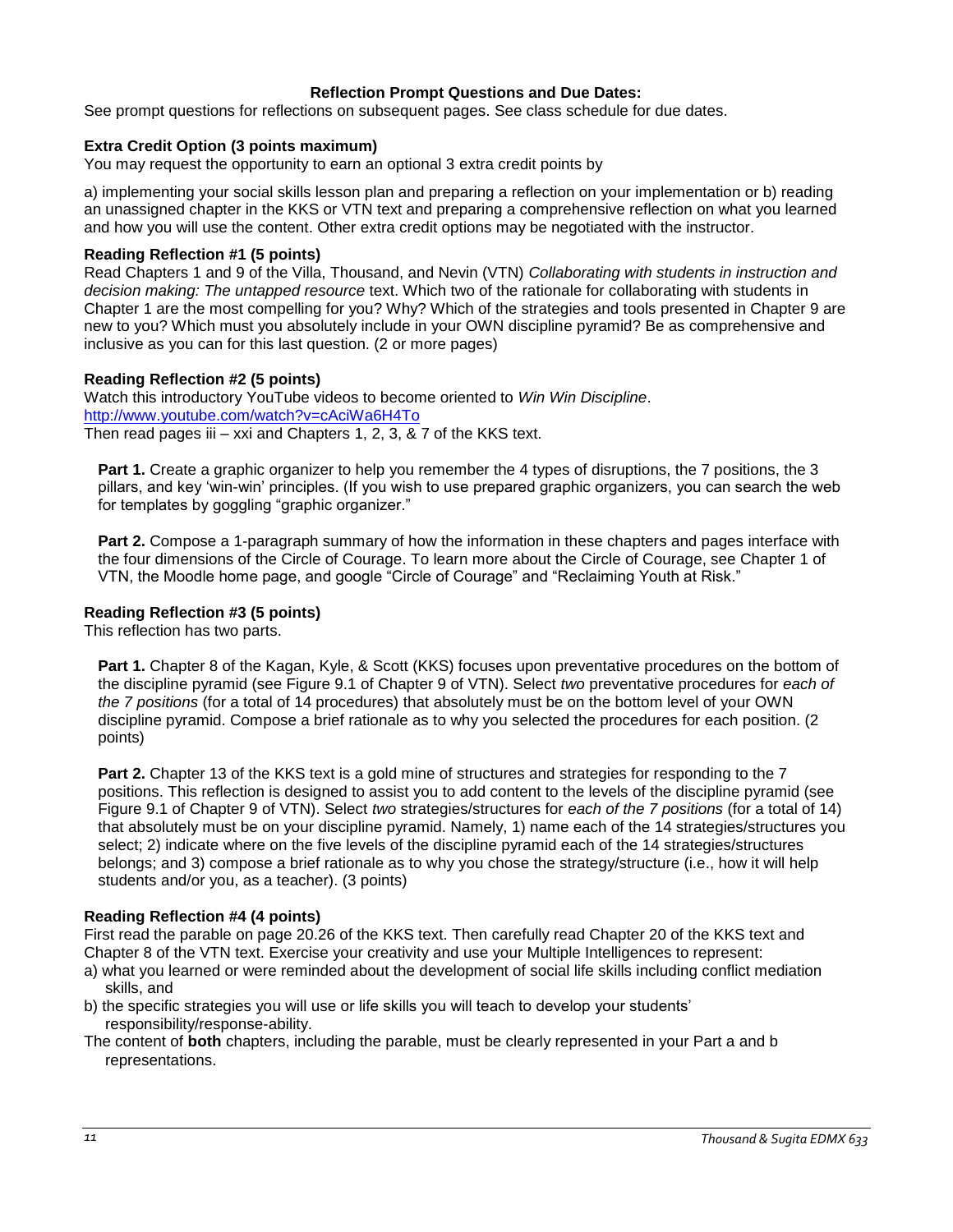## **Social Skills Lesson Plan (20 points)**

The purpose of this assignment is to ensure that participants can design a social skills lesson that can be used as a component of a cooperative group lesson or as a "stand alone" lesson that supports students' social behavior development. A direct instruction lesson format provided by the instructor is used to organize this lesson. The lesson will be reviewed by peers in class and by the instructor and returned for revisions. The *final draft* must include all requested revisions. Three extra credit reflection points may be earned for delivering the lesson to students and submitting a written reflection about the delivery of the lesson.

## **Jigsaw of CGL 14 Decisions (10 points)**

From VTN Chapter 2, on pages 34 read the two paragraphs under the heading "The Four Phases of Planning and Implementing Formal Cooperative Group Lessons." Also, examine the one-page template for planning a formal cooperative lesson presented as Figure 2.1 on page 35. Your instructor will assign to you a subset of the 14 teacher decisions (i.e., one of six sections - #1 and #2, #3 - #5, #6, #7 - #10, #11 & #12, #13 & #14) to teach to a small group of classmates who do not study your subset of decisions. In preparing to teach, create a 1-page handout that creatively represents what you consider to be the most important things to know and remember. Some decisions include illustrative stories, so be prepared to tell the stories. Make 7 copies of the handout, one each for your small group teammates and one for your instructor. You will have eight to nine minutes to teach your subset of decisions to your teammates. Remember to use all that you know about effective instruction (e.g., checking for understanding, visual representations, effective questioning) in your teaching so it is a lively demonstration of your teaching skills. Bring to class a blank copy of Figure 2.1 (also found as a word document on the course website, named "One-page Cooperative Group Learning Lesson Plan") for taking notes about the sections you do not teaching.

## **PBS/BIP Expert Instruction (10 points)**

The top of Villa, Thousand, and Nevin's *Self-Discipline Pyramid* and Tier 3 of the School-Wide Positive Behavioral Interventions and Supports (PBIS) pyramid both include the crafting of Positive Behavior Support (PBS) including a Behavior Intervention Plan (BIP). Chapter 7 "Designing and implementing individualized positive behavior support" of the Snell and Brown (2011) *Instruction of Students with Severe Disabilities* text provides detailed instruction on all aspects of PBS/BIP plan development. Because the chapter is very long (42 pages) and dense in content, you will NOT be expected to read the entire chapter, but instead to study and becoming expert in certain aspects of the PBS/BIP process that you will then teach to other classmates on the day designated on the class schedule. Everyone will have some shared reading. Experts will have different readings. Both are described below.

### *Reading for Everyone*

On page 258 and 259, you meet Maya and Eric. Read about them both, as they will appear in your expert readings as examples. Starting with the sentence, "Twenty or thirty years ago, Maya most likely would have been placed in a segregated school….," read the introduction to the positive behavior support process on pages 258 through the top of page 262, ending just before the "Conduct Assessment for Creating a Behavior Support Plan" heading. You now are able to answer these 3 questions:

- 1. What is PBS?
- 2. What are the goals of PBS?
- 3. What are each of the five steps of an individualized PBS process?

### *Reading for Expert Group A*

We already know how to use person-centered planning (i.e., MAPs) to get a "vision" for a student and place behavior in a broader context of a student's quality of life needs. Expert Group A will become expert in how to conduct a Functional Behavioral Assessment (FBA) to gather more specific information for a PBS plan. Later, we actually will do an FBA in class.

Carefully read page 263 through page 275 up to the "Direct Observation" heading. There are 8 pages of text and four pages of sample forms. The forms are helpful, but the process for conducting an FBA is in the text, with examples using Maya and Eric. As you study these pages, you should be able to answer and teach to other classmates the answers to the following five questions.

- 1. What are the intended outcomes of an FBA?
- 2. What is the relationship of an FBA and the federal disability law (IDEA 1997 and IDEIA 2004)?
- 3. What are ways for identifying and "operationally defining" (i.e., what it looks and sounds like) a problem behavior? Provide at least one example.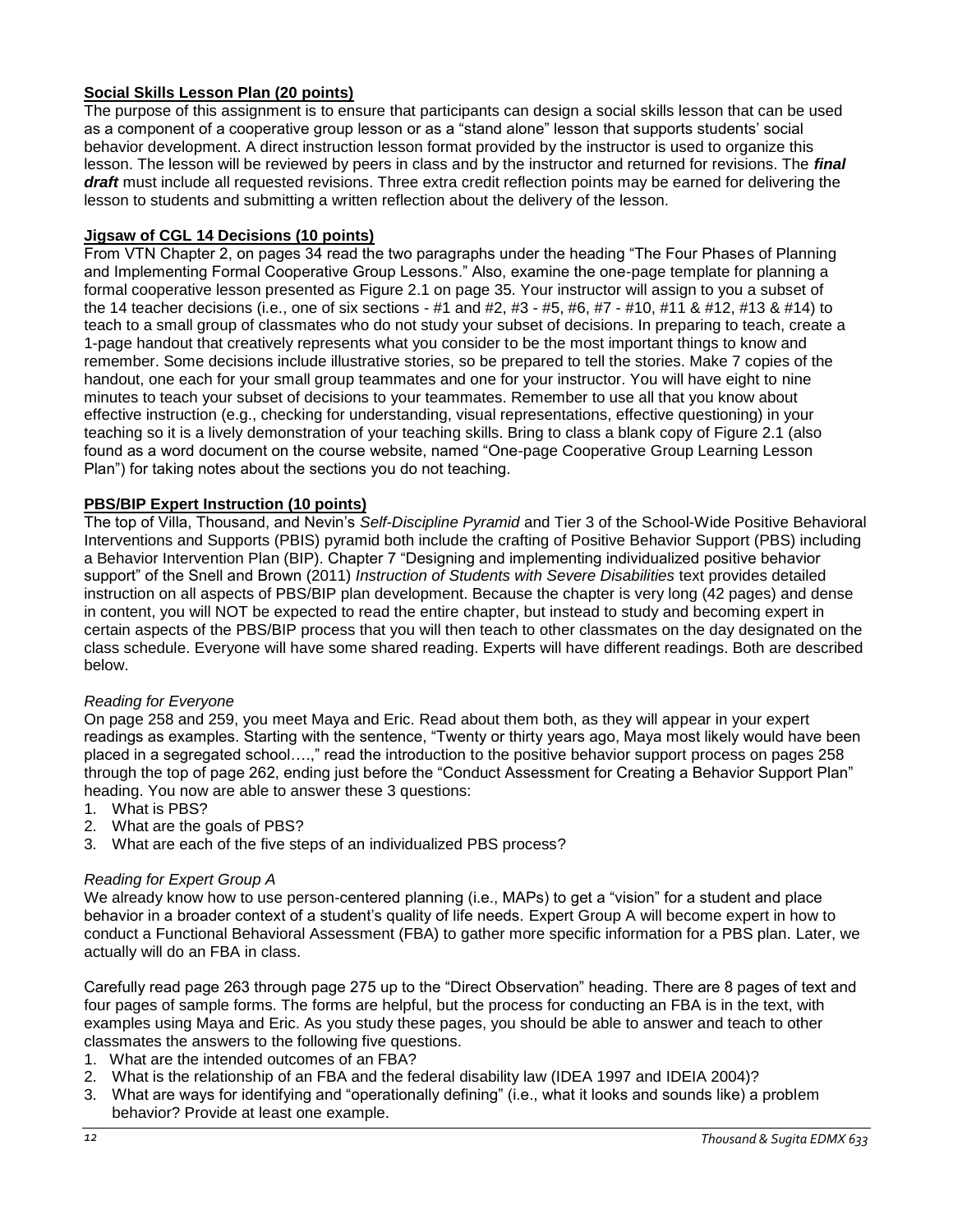- 4. How does a team develop a hypothesis of the function of a behavior?
- 5. In EDMX 633, we attempt to be more expansive in our functional assessment of a problem behavior's function than described in the text. For example, we consider *Win Win* positions and Process Communication needs). However, there are still always the A-B-Cs! What is the difference between an antecedent condition (or fast trigger) and a setting event (or slow trigger)? How do they work together with antecedents and other information to develop a hypothesis?

## *Reading for Expert Group B*

Expert Group A will teach about the details of the first four elements of an effective PBS plan. Your job is to learn about and prepare to teach classmates about the other elements of effective PBS plan listed as Items #5 through #10 in Figure 7-10.

Starting with the "Contents of a Written BSP" heading on page 288, carefully read pages 288 through 292 up to the "Extinction" heading. Then go back to page 284 and read about Competing Behavior Analysis (CBA) through to the "Contents of a Written BSP" heading. Resume reading on page 294 at the "Safety or Emergency Intervention Plan" through page 298 up to the "Individual Behavior Support in a whole School Context" heading. The pages include a sample PBS plan that is different from the one that we will use in class, but it illustrates a simple action and evaluation plan on page 297. As you study these pages, you should be able to answer and teach to other classmates the answers to the following five questions.

- 1. What are the 10 elements of an effective behavior support plan? What are the details for elements 5 10? **You are only responsible for teaching only elements 5 through 10!**
- 2. A competing behavior analysis (CBA) identifies a *desired* and an *alternative replacement* behavior to teach and reinforce that meets the same needs as the behavior of concern. For Eric or Maya, summarize in your own words a) the strategies for making the problem behavior *irrelevant*, *inefficient* or *ineffective* through adjustments of the preventative *setting* and/or *antecedent* strategies, b) the *teaching* strategies for *desired* or *alternative functionally equivalent* behaviors, and c) the consequence strategies. Be sure to use ALL of the information provided on pages 284 – 290. **You are responsible for teaching this content as part of element #7 - Specify the intervention/teaching strategies.**
- 3. In EDMX 632, we learn about assistive technology and augmentative communication approaches to serve as communication vehicles and supports. What does FCT mean and what is the three-step process for engaging in FCT?
- 4. What are the requirements for a well thought out and effective Emergency Intervention Plan?
- 5. On a 5-point Likert scale (1 = Bad,  $2 =$  So So,  $3 =$  Acceptable,  $4 =$  Good,  $5 =$  Excellent and I would want it for myself), rate the PBS plan for Maya presented in Figure 7-11 in terms of the degree to which it is a "good fit" for the behavior and the hypothesized function of Maya's behaviors? What would you add or change? Have at least one suggestion for additions or changes and an accompanying rationale. (Note that there is an error on page 296 where Figure 7-8 is referenced. It should be Figure 7-**9**. There also is a spelling error. Can you find it?)

## *Preparation for Teaching*

In preparing to teach, consider what is most important for your classmates to know and create a handout, a visual, and/or graphic organizer for others to take notes on or fill in. Feel free to use the figures and examples of Maya and Eric that are in the text to illustrate what you are teaching. Make up to 3 copies of the materials for your partners and instructor(s). A and B Experts will be partnered to peer tutor one another on the content on which they have become expert. Each A expert will have 15 minutes to teach his/her content. Each B expert will then have 15 minutes to teach his/her content. As with the Jigsaw of CGL 14 Decisions preparation, be sure to use in your teaching all that you know about effective instruction (e.g., active engagement with materials, checking for understanding, visual representations, effective questioning), so it is a lively demonstration of your instructional skills.

## **Note: A large portion of this assignment involves in-class teaching which cannot be made up, so be sure to be there and fully prepared to teach.**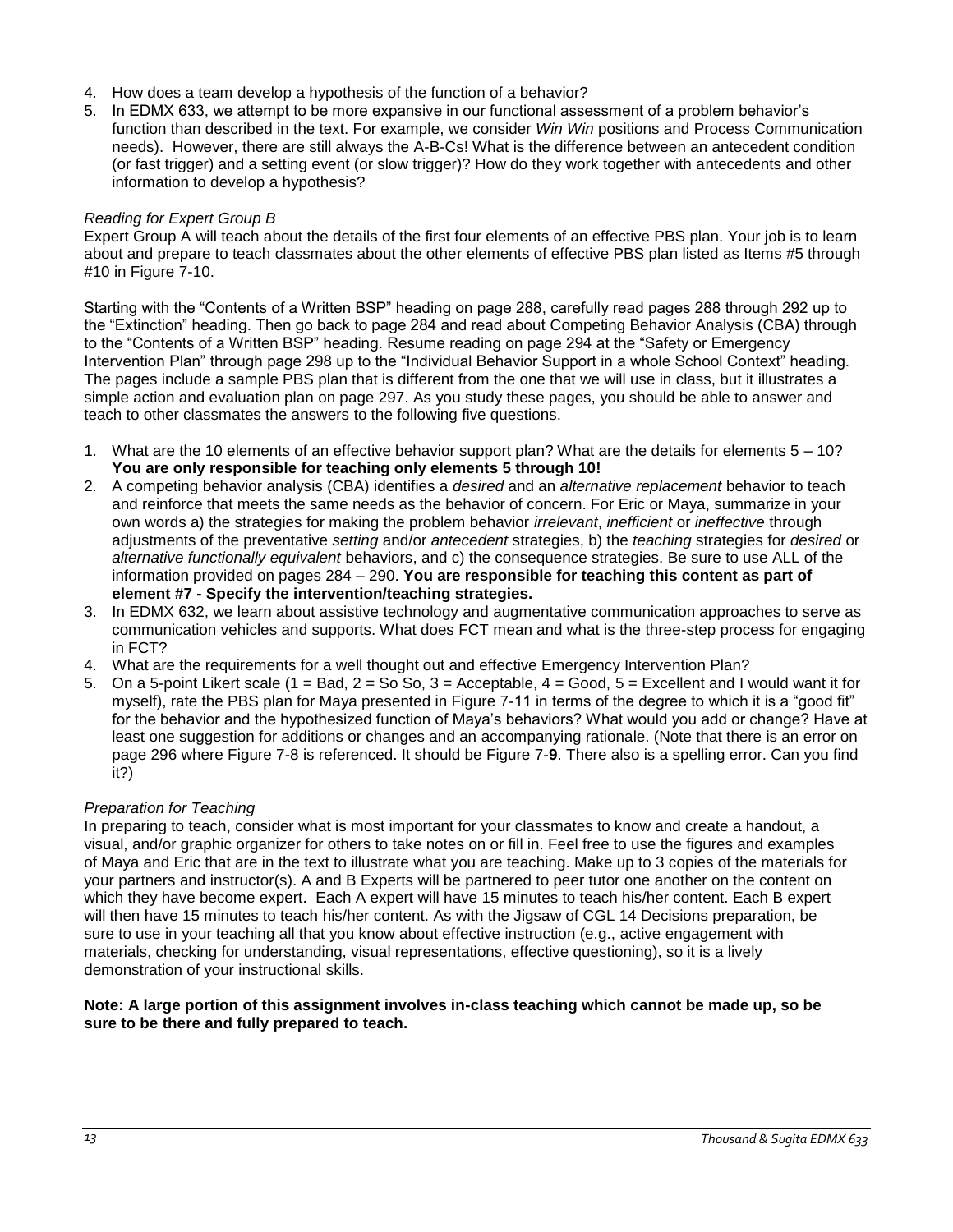## **FBA and BIP In-Class Design (12 points)**

Using forms provided with the "Austin" PDF from Cougar Courses, as a team conduct a Functional Behavioral Assessment and develop a Behavior Intervention Plan for a student presented in an in-class scenario.

### **Note: This is an in-class assignment that cannot be made up, so be sure to be there.**

### **"Credo of Support" Final Exam (9 points)**

The Frisbee Theory: "It seemed as though every time The Bee appeared, people dropped any thoughts of judgment or pretense. People began to **be** with each other instead of **around** each other." (*Intentional Teaming,* p. 56)

Given a reading of pages 52 – 58 of *Intentional* Teaming and Chapter *11: Supporting Peer Relations* of the Snell and Brown (2011) text, a viewing of our Education Specialist graduate's "Fostering Community with Music" and other videos at [http://kidslikeblues.org/videos/](http://kidslikeblues.org/video/) together with what you already have learned about relationship and friendship building, you will create IN CLASS a *Credo of Support* poster, PowerPoint, mobile, live demonstration performance, or other visual/audio product that provides 13 ways in which you, as a teacher, and your students can create **Bee together** opportunities **–** opportunities to develop and maintain **natural social and friendshippotential relations** and facilitate any student with learning or behavior differences being a **valued member of the classroom and school community**. In addition to the 13 *practices* (e.g., assigning a valued role such as "encourager" in a cooperative group lesson; tossing The Bee or inventing and playing a cooperative game on the playground) and/or *principles* (e.g., providing "just enough" support by keeping one-on-one adult contact at a minimum), provide a rationale or "anticipatory set" of why relationship development is important in the curriculum. Provide enough detail so that a naïve consumer could actually use each practice or principle.

Make this appealing and usable! So, include graphics, website citations & links, examples, real objects, pictures, YouTube videos, and anything else that would help a student, teacher, paraeducator, or parent understand your credo! Check to make sure you use "person first" language. Bring any and all materials you might need to create your product to Class Session #15. You may bring prepared materials (e.g., PowerPoint slides), but realize that you will be assigned teammates by your instructor and be given no more than 60 minutes to create a final product to share with the entire class, so your "Bee" might need to be modified to fit your team's collective ideas for the team Credo of Support.

### **Note: This is an in-class assignment that cannot be made up, so be sure to be there.**

## **MAPs Implementation (25 points)**

The purpose of this assignment is to give you practice applying the assessment skills of Intensive Discovery by obtaining information from the student, family members, and friends in an authentic and person-centered way. To prepare, read pages 59 – 65 of *Intentional Teaming* as an anticipatory set for using the Intensive Discovery process of MAPs with a focus individual. Review the MAPs materials on Moodle and in Chapter 7 of the Villa, Thousand, and Nevin text.

You will conduct a MAPs meeting and develops a "MAPs" report for one focus individual. The ideal focus individual is a student eligible for special education whom you serve. If you are not in clinical practice or are not the service coordinator for such a student, you may need to be creative and identify a person for whom the MAPs process would make a positive contribution to that person's life. For example, do you have a friend with a family member or a youth not eligible for special education who could benefit from Intensive Discovery to plan for the future. Be sure to invite as many significant others (i.e., family members, friends) as possible as well as appropriate professionals to participate in the MAPs process. The more the merrier. Your write up should be comprehensive and must include the following components.

1. What was the rationale for choosing this student/person? Describe the person in terms of gender, age, strengths, and any other *relevant* characteristics such as educational needs or living situation. Describe the context of the MAPs process. Who was present? Where did it occur? ((Note: Conduct the MAPs session in a comfortable location, such as the individual's home.) (4 points)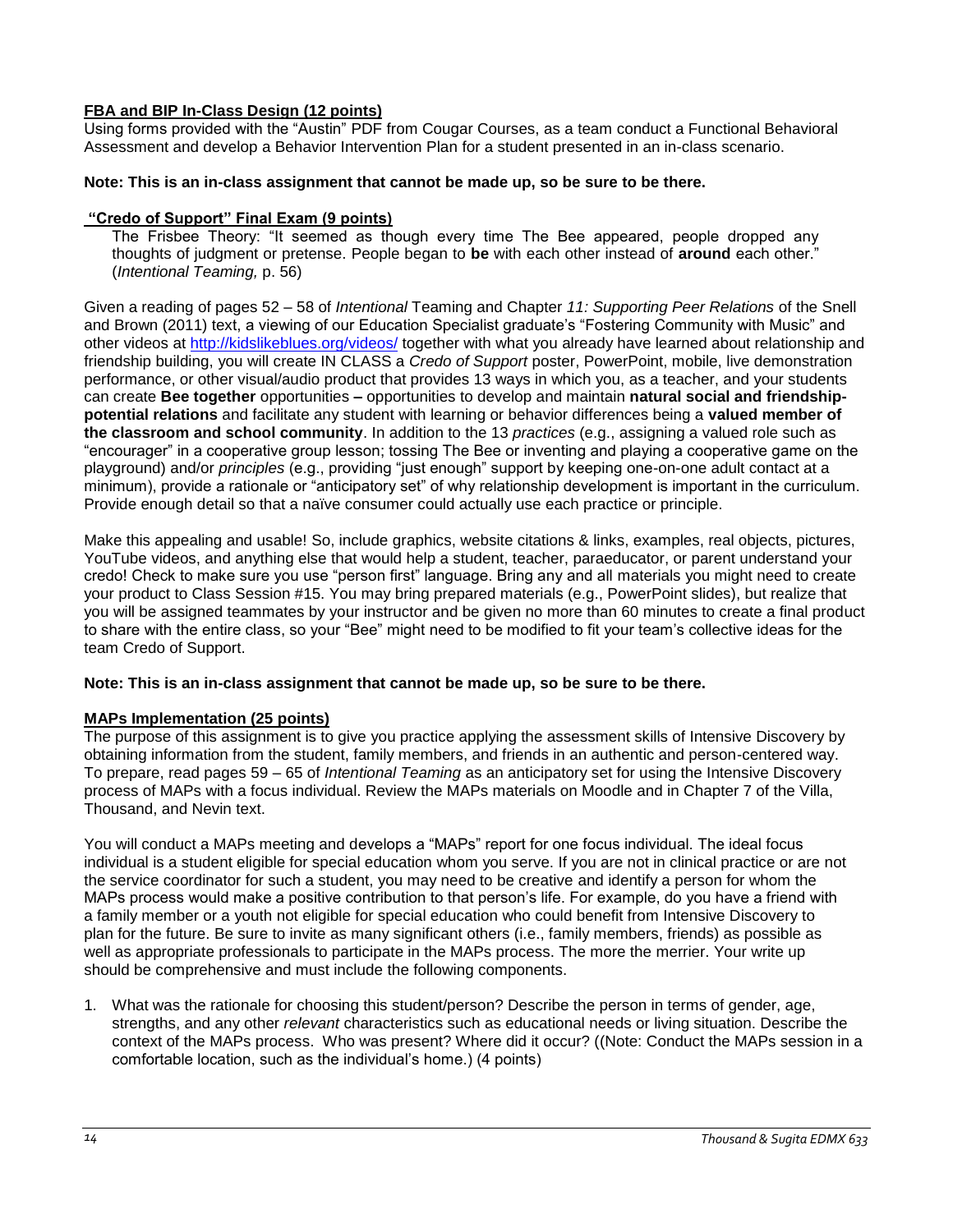2. For each of the steps of the process, organize and report in writing the responses to MAPs questions and any other questions you asked. Document the decision-making process used to identify and prioritize needs and goals. Also identify potential next steps. (7 points)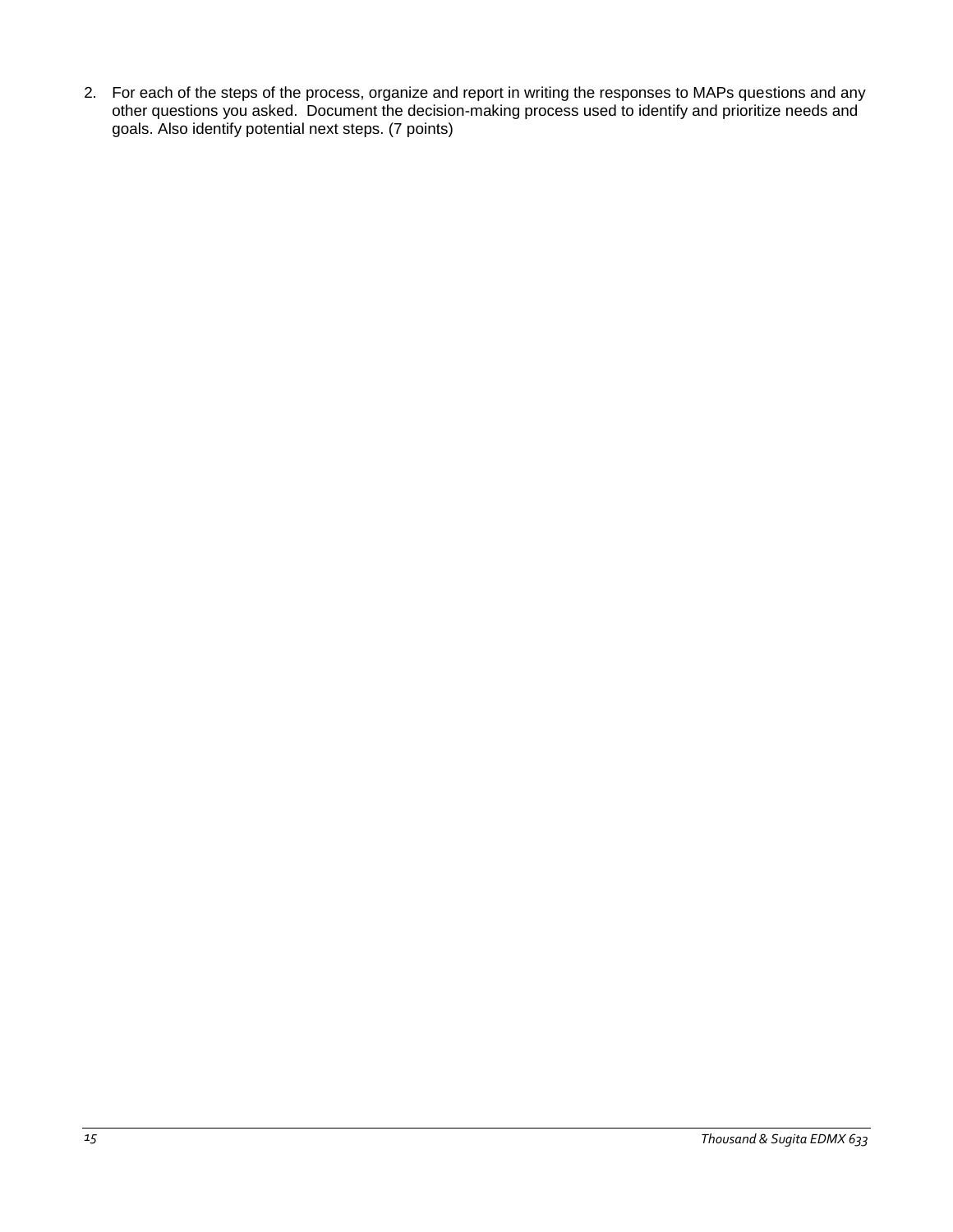- 3. For the "Plan of Action," recommend specific areas or skills to work on based upon the outcomes of the MAPS process. (9 points)
	- a) Translate the outcomes of the MAPS session into 3 IEP-like goals.
	- b) At least one goal must relate to relationships, friendships, and/or social skills. At least one goal must relate to life beyond the current school context (e.g., recreation, living, vocational/employment, life in the community, post-secondary life, transition to the next school). All three goals must directly relate to an important theme that emerges from the MAPS meeting.
	- c) As on an IEP plan, each goal must have a positively stated (i.e., what the student can do!) present level of performance (**PLOP**) or baseline statement.
	- d) Each goal must have at least *two* activities between now and the goal's target date to support accomplishment of the goal
- 4. Compose a reflection on the experience that includes all four of the following elements. (4 points)
	- a) your own reaction to the process,
	- b) the reaction of the participants,
	- c) ways in which you would "better" prepare for or conduct a MAPS session in the future, and
	- d) your thoughts, feelings, and opinions regarding your role as an advocate for realizing your students' dreams through person-centered and student-led planning in IEP development and futures planning.

## **Criteria for Evaluation (See rubric and also consider the following):**

- Completeness and organization of information requested. Includes a title page, a section for each of the steps of the MAPS as well as the report described in items 1 - 4 above.
- Sensitivity and respect for student and family.
- Evidence of input and feedback from MAPS participants (e.g., photo of the MAPS posters and a written summary of the contents of each poster, direct quotes of participant reactions).
- Word-processed and appropriate use of standard English, grammar, spelling, and mechanics (1 point)

## **High School Special Education: Implications of IDEIA and More (20 points)**

Every Education Specialist is expected to understand the unique aspects and challenges of supporting high school-aged youth with special education needs, even if s/he does not work at the secondary level. Develop these understandings through this self-directed field experience.

A minimum requirement is that you spend the equivalent of a full school day in one or more high schools, shadowing one or more special education staff members, interviewing students and staff, attending after-school events, and observing classes which students attend. You must shadow a special educator who is serving in a Resource Specialist role and not as a teacher serving primarily students with moderate and severe disabilities. (You will have an opportunity to do this in another course.) Since you will not be observing a particular student, you will not need specific permission for observations. But you will need to have signatures from your host teacher(s). Remember, in all of your note taking and in any written product describing your high school experiences, you are to maintain confidentiality and not refer to a student by name.

The protocol for arranging for a visit is to call the school's coordinator of special education and introduce yourself and the purposes of the visitation. When you arrive at the school, be sure to have with you your time sheet, letter of introduction, and printed web pages required of this assignment. A day-long visitation is preferred. If this is not an option, you may visit the same site on two or more days. Visits to multiple sites also have distinct advantages, as you can see and compare how different campuses approach the same issues.

If you wish to visit a high school with a partner, please do so, as long as it meets with advance approval of your host special education personnel AND your EDMX 633 instructor(s). Crowds draw attention away from instruction, so group size is limited to two people. If you visit with a peer, identify your partner in your report. As a guest, at all times behave in your most professional and courteous manner. Reserve any verbal critiques for the assignment's reflection.

What will you look for and what will you ask? Eight (8) questions directly relate to IDEIA 2004 demands in the roles of educators, students, and teachers. You are to ask questions, observe, and otherwise "fact find" (i.e., use web resources) in order to obtain responses to these questions that are *comprehensive and complete*. Keep your eyes open, ask students to describe their experiences as well. What you see may or may not "match" what you are told.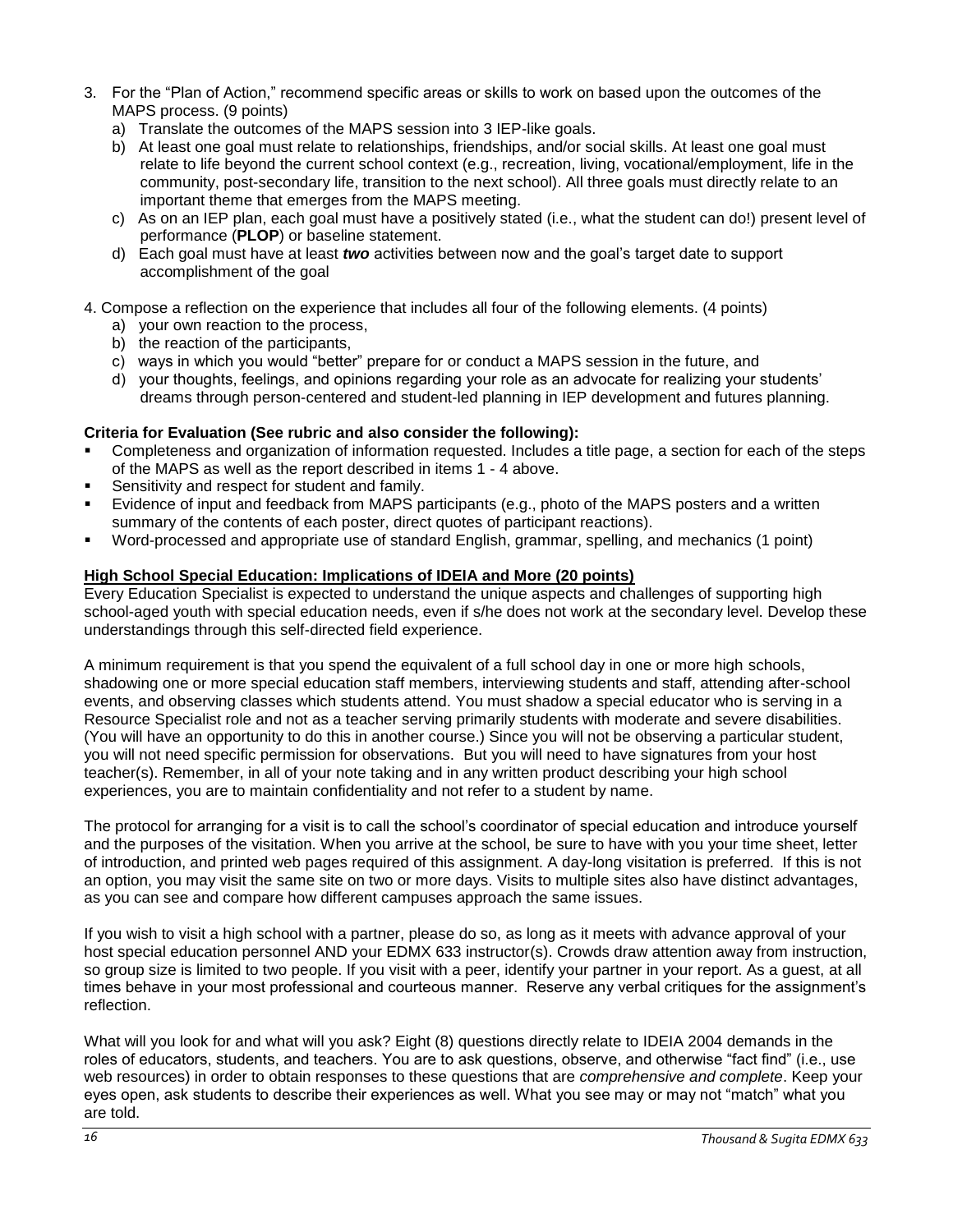Your write up has *three* components.

The *first* component is comprised of the eight responses, with each response being at least approximately one page in length.

The *second* component is your in depth analysis of the practices observed at this high school site, based upon the question responses and observation. Please address all 4 of the following areas:

- **STRENGTHS**
- **CONCERNS**
- QUESTIONS I STILL HAVE
- RECOMMENDATIONS FOR IMPROVEMENT (YOU MUST HAVE AT LEAST 2.)

The *third* component is the time sheet with signatures from the hosts for each day and time period of the visitation(s). You cannot get credit for this assignment without this!

This is your professional development experience, so enjoy it and set it up in a way that meets your needs!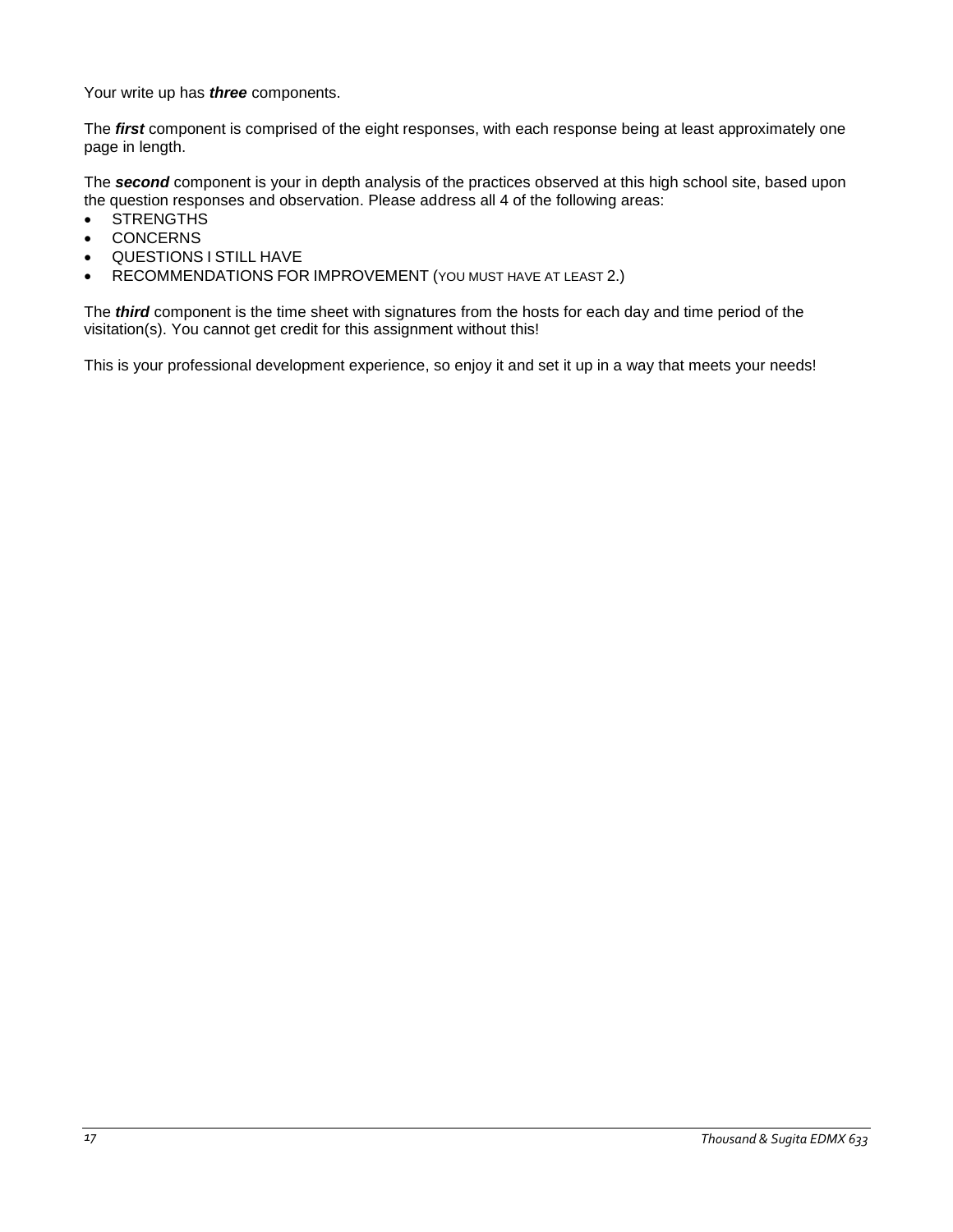

School of California State l Education

333 South Twin Oaks Valley Road San Marcos, California 92096-0001 Tel: 760.750.4300 Fax: 760.750.3160 www.csusm.edu/education

### **HIGH SCHOOL EXPERIENCE FIELDWORK TIME SHEET**

<span id="page-17-1"></span><span id="page-17-0"></span>Since you will receive a credential as a K-12 special education professional, a critical part of your special education clinical experience involves spending a significant amount of time with learners across the grades K-12. In this experience, you are to eight (8) hours of observation and participation in one or more high school settings. A letter of introduction follows. Take this with you to the school or schools you visit. Phone the coordinator of special education services for the building (which may be the principal, assistant principal, a special education department chair, or a school-based coordinator) to make specific arrangements for the visitations. This may be the principal, assistant principal, a special education department chair, or a school-based coordinator. It is a "best practice" to meet your host teacher(s) face-to-face in advance to arrange a schedule. This, of course, may not be possible, due to time constrains. Be sure to have the host teacher(s) sign this time sheet for each time block that you are involved in school activities.

**Turn in this time sheet along with your written responses for this assignment** to your EDMX 633 instructor(s). You cannot get credit for this assignment without this timesheet being signed by host teachers, so be sure to bring it with you whenever you visit your high school site(s).

| Name:                                                                                           |                          |
|-------------------------------------------------------------------------------------------------|--------------------------|
| School:<br>District:                                                                            |                          |
| Site Sp. Ed<br>Principal Name:<br>Coordinator:                                                  |                          |
| Host Teacher:<br>Host Teacher:                                                                  |                          |
| Arrival<br>Departure<br><b>Activities Observed</b><br><b>Total Time</b><br>Date<br>Time<br>Time | Teacher/Host<br>Initials |
|                                                                                                 |                          |
|                                                                                                 |                          |
|                                                                                                 |                          |
|                                                                                                 |                          |
|                                                                                                 |                          |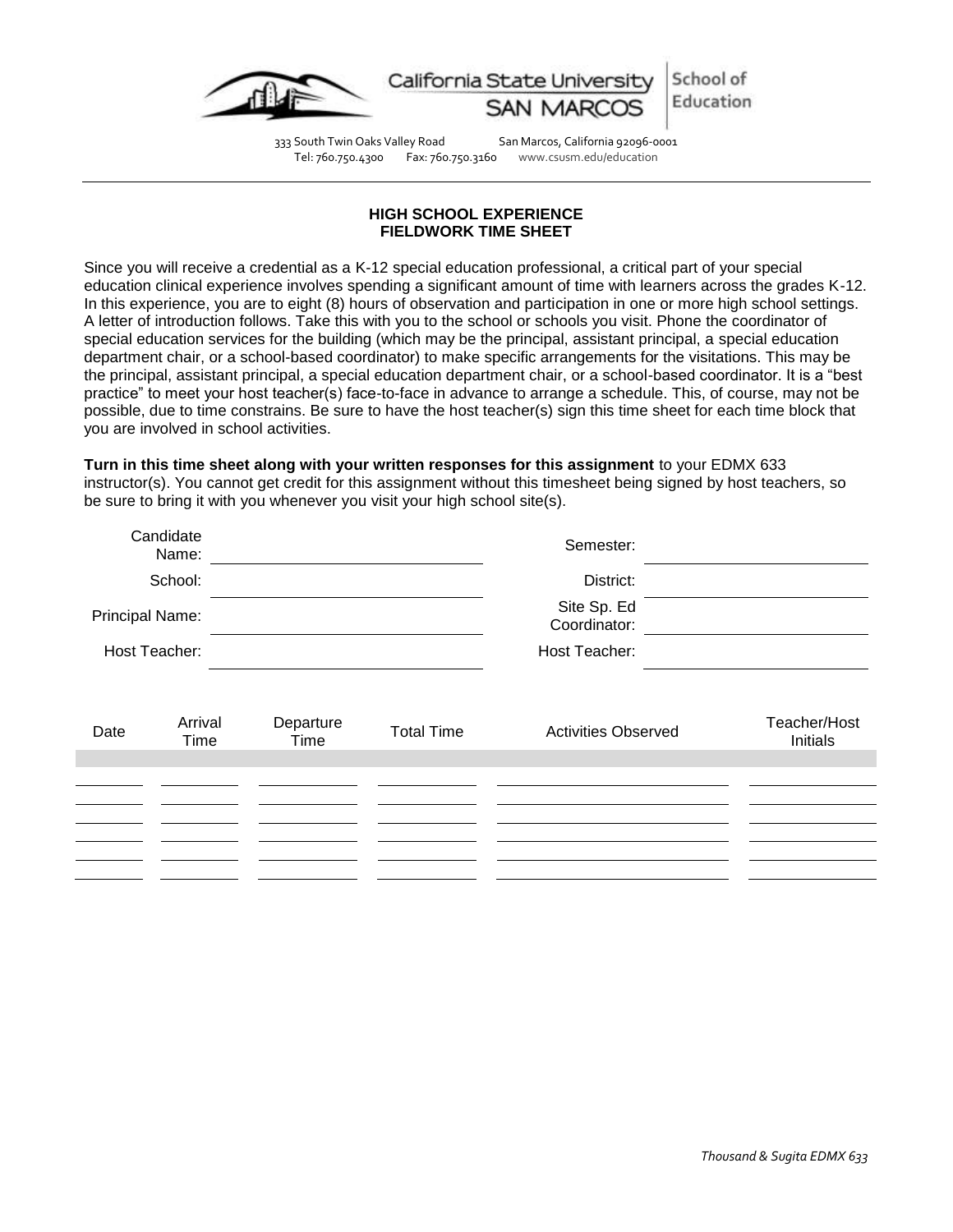

333 South Twin Oaks Valley Road San Marcos, California 92096-0001<br>Tel: 760.750.4300 Fax: 760.750.3160 www.csusm.edu/education Fax: 760.750.3160 www.csusm.edu/education

Dear Principal and Special Education Staff,

An important special education field experience for all Cal State San Marcos Mild/Moderate and Moderate/Severe Education Specialist credential candidates is to spend time in a variety of special education settings. Since special education service delivery at the high school level can be significantly different from service delivery in elementary settings, it is critical that credential candidates have a chance to a) talk with and shadow high school special educators, b) observe in general education classrooms in which students with disabilities are supported, c) observe and interact with students with a wide range of disabilities, and d) learn about the policies and procedures including transition planning.

It would be greatly appreciated if one or more of our credential candidates could spend eight hours under the guidance and management of one or more of your special education faculty engaged in the activities described above. Candidates could spend an entire day on campus (during, before, and/or after school hours); or observations could be spread across two or more days. This is up to the discretion of the credential candidate' hosts.

The credential program faculty and staff hope that this is an experience that your faculty and staff find interesting and valuable. As the program coordinator, I extend the university's thanks for your continued support of the professional development of educators in the San Diego area and the CSU San Marcos credential programs, in particular. If you have any questions or concern, please e-mail me at jthousan@csusm.edu.

Respectfully,

*Jacqueline Thousand*

Dr. Jacqueline Thousand, Coordinator Special Education Credential and Graduate Programs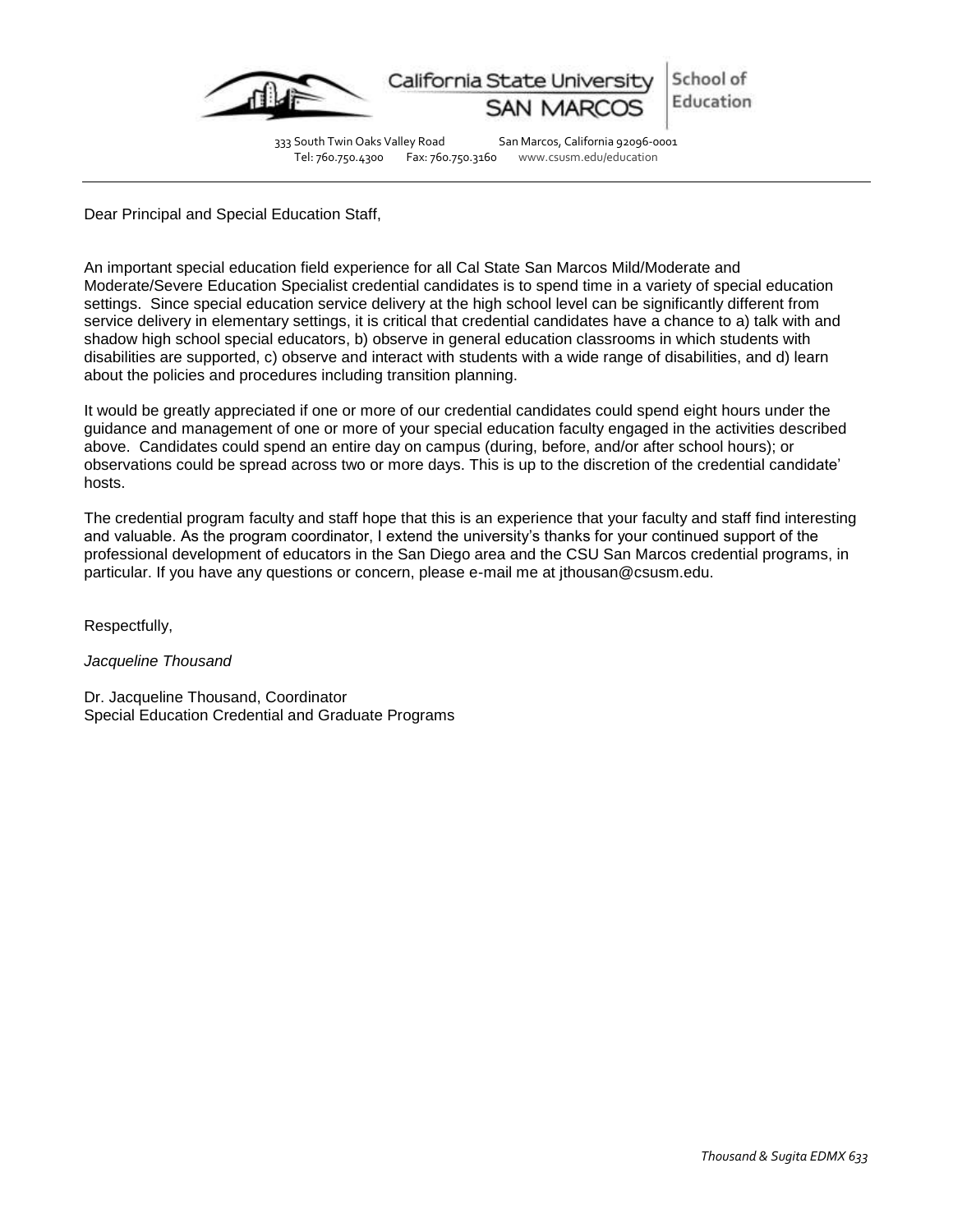## **IDEIA HIGH SCHOOL QUESTIONS**

<span id="page-19-0"></span>1) Why did you choose to become a special educator at the secondary level? What do you perceive as the unique challenges of working with teens, as they finish their last years in the public school system? What unique characteristics do secondary special educators need to possess and demonstrate? What energizes you day-to-day and week-to-week in your job as a secondary educator?

For the following questions, also ask *"How would you improve this practice?*

2) a) What do you and your school do to get *classroom teachers* **actively involved** in the daily, weekly, and/or monthly **planning for accommodations and modifications** for a student who has an IEP? b) What arrangements are made so that *classroom teachers* may **actively participate** in students' I**EP meetings**?

c) In what ways do you ensure regular *communication* with *classroom teachers* (e.g., check ins, coteaching) in order to coordinate curriculum and instruction?

- 3) What are specific ways you and your school facilitate *parent* participation in **IEP meetings** and IEP **goal development**? What are your **home-school communication** strategies?
- 4) In what ways do you and your special education faculty **teach** and **coach** students to *actively participate in and lead* their own IEP meeting?
- 5) a) Please describe in as much detail as possible how students are engaged in developing their own Individual Transition Plans **(ITPs)** by age 16?

b) Please provide examples of at least three *transition goals* and accompanying *activities* that might typically appear on an ITP.

c) In the Making Action Plans (MAPs) futures planning process, a student's support team explores the dreams, fears, strengths, and aspirations of the student and his team members? As part of the ITP planning process, In what ways do you, at this school, explore the **dreams, fears, strengths,** and **aspirations** of your students and their friends and family?

- 6) Please describe in as much detail as possible the process for **e***ducating* (and informing) students about their *age of majority rights* by age 17? What materials do you use to teach them about these rights? What direct instruction do you offer to ensure understanding of their rights?
- NOTE: The 2014-15 academic school year is a transition year during which California and local school districts (LEAs) are fully transitioning to the use of the *Smarter Balanced* Common Core State Standard high stakes assessment system. At the time of the design of this assignment, the following information was the most current regarding 2014-15 state testing.
- 7) At [www.cde.ca.gov/ta/tg/hs/accmod.asp](http://www.cde.ca.gov/ta/tg/hs/accmod.asp) please locate, download, carefully read, and print the Q&A About Test [Variations](http://www.cde.ca.gov/ta/tg/hs/qandatestvar.asp) document to learn of the differences between *testing variations, accommodations,* and *modifications* as they apply to the California Assessment of Student Performance and Progress (CAASPP) and the California High School Exist Exam (CAHSEE) for students with IEP and Section 504 plans. Know that the new Common Core State Assessment Smarter Balanced Assessment system has many built in approved universal supports, test variations, and accommodations for ANY student (Matrix 1) and accommodations and modifications that can be provided for students with IEP or Section 504 plans (Matrix 2). Here is your opportunity to learn the LATEST! To do so, download, print, and carefully study:
- [Matrix 1: Universal Tools, Designated Supports and Accommodations for the California Assessment of](http://www.cde.ca.gov/ta/tg/ai/caasppmatrix1.asp)  [Academic Performance and Progress](http://www.cde.ca.gov/ta/tg/ai/caasppmatrix1.asp) At the Matrix 1 document also link to, <http://www.cde.ca.gov/ta/tg/sa/access.asp> to download and read:
	- a) the *Smarter Balanced Usability, Accessibility and Accommodations Guidelines,* with attention to the Section II: Designated Supports (pp. 9 – 12) and Section III: Accommodations (pp. 13 – 17)
	- b) the *Guidelines Frequently Asked Question*s (with particular attention to questions 32 -43)
- Matrix 2: Testing Variations, Accommodations, and Modifications for Administration of the California High [School Exit Examination, California English Language Development Test, and the Physical Fitness Test](http://www.cde.ca.gov/ta/tg/ai/caasppmatrix2.asp)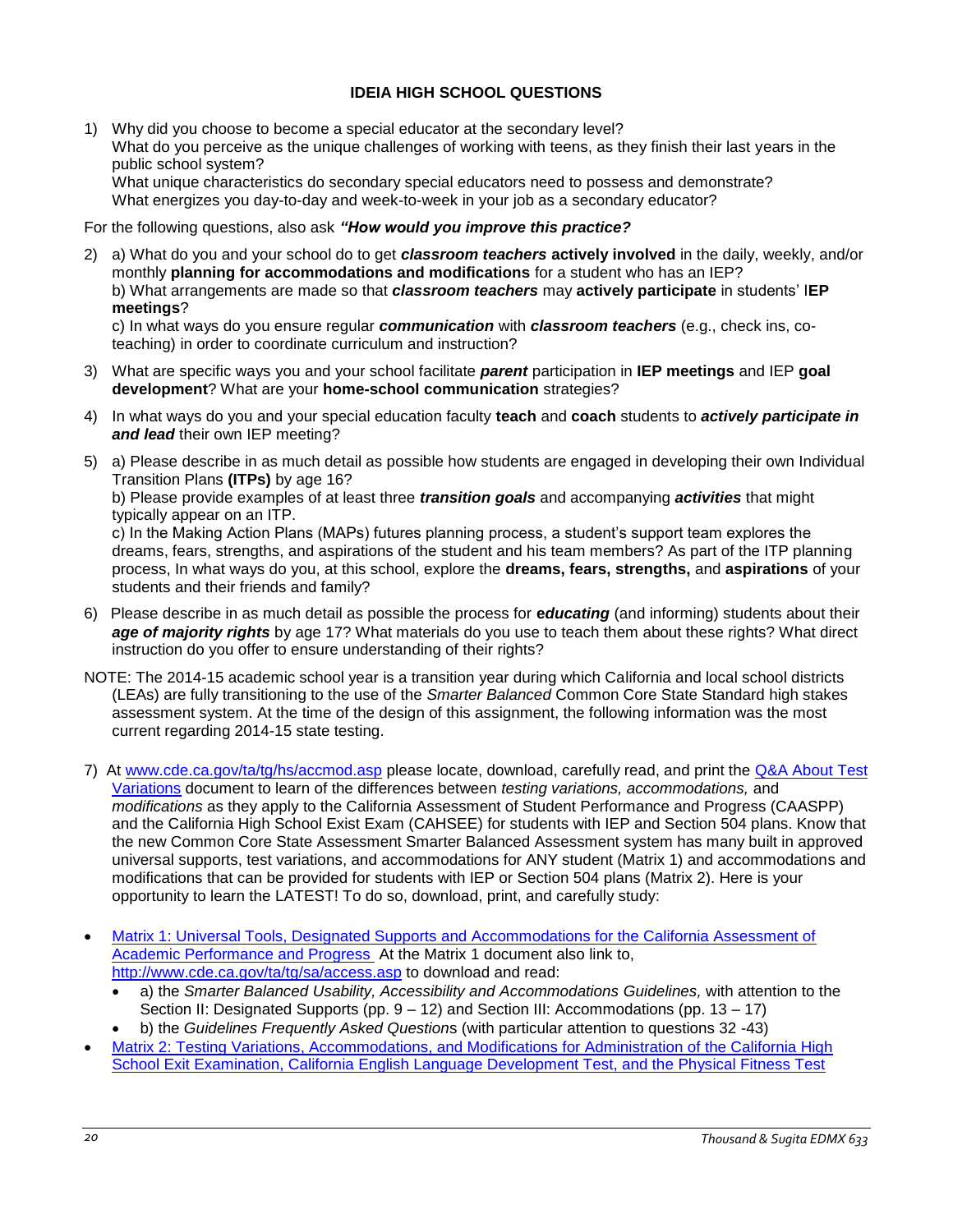**With the** *Matrix 2* **and any of the other documents above that you consider useful in hand,** describe and show the document(s) to your host. Then ask

- a) What test *accommodations* are commonly used at this high school?
- b) What test *modifications* are commonly used at this high school?
- c) What process(es) do you use to determining if a testing *accommodation* or *modification* is included in a student's IEP?
- d) What do you know of Smarter Balanced assessment universal supports and test variations for all students and accommodations for students with IEPs and 504 plans? How do you anticipate the Smarter Balanced assessments will positively (or negatively) affect the test performance of students with IEP and 504 plans?
- 8) Go to [www.cde.ca.gov/ta/tg/hs/cahseefaqexempt.asp](http://www.cde.ca.gov/ta/tg/hs/cahseefaqexempt.asp) and see that *EC* Section 60852.3 provides an exemption from the CAHSEE requirement as a condition of receiving a diploma of graduation for eligible students with disabilities who have IEP or Section 504 plans. **This exemption is through June 30th, 2015.** Carefully read items #1 - #14 and be sure you understand the exemption eligibility requirements. Print off the document. **With this document in hand, explain it as you understand it. Then, ask your host(s):** 
	- a) "How is the CAHSEE wavier provision being implemented for this year's 12 grades with IEPs or 504 plans who hope to graduate in May/June 2015?
	- b) "How was this provision implemented last year, when the CAHSEE was waived?
	- c) "What are/have been successes for students because of this CAHSEE exemption for diploma attainment?"
	- d) What challenges, if any, have resulted for students and/or teachers because of this CAHSEE exemption for diploma attainment?"